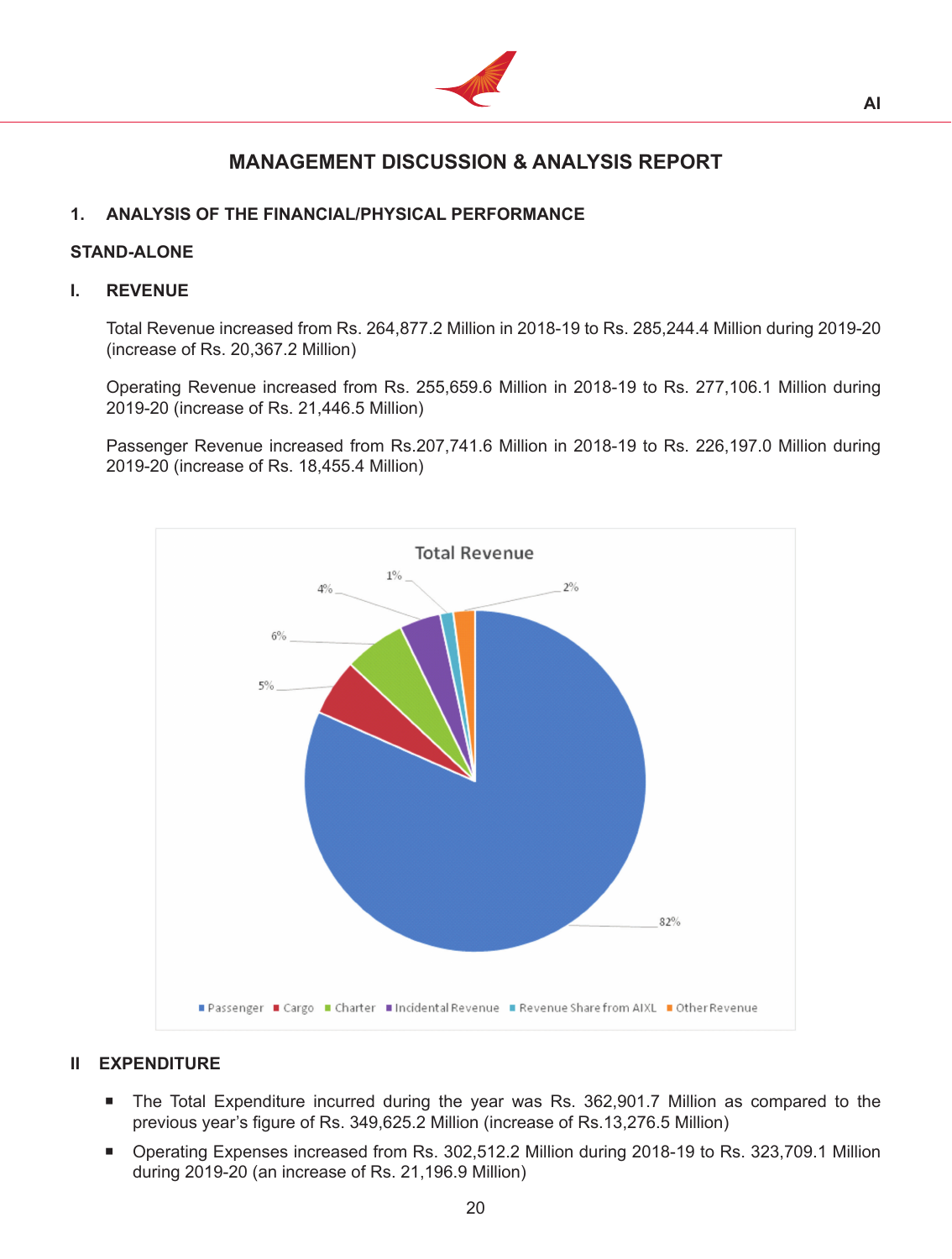

- There was an increase in staff cost by 7% from Rs.30,052.3 Million in 2018-19 to Rs. 32,253.7 Million during 2019-20.
- Fuel cost decreased by 6% from Rs.100,344.6 Million in 2018-19 to Rs. 93,992.7 Million during 2019-20.
- Net impact of Rs 20,130.5 Million, due to applicability of "IND AS 116 LEASES".



# **CONSOLIDATED**

#### **I. REVENUE**

- Total Revenue increased from Rs.298,111.5 Million in 2018-19 to Rs.328,306.2 Million during 2019-20, an increase of 10.1%.
- Passenger Revenue increased from Rs.247,283.9 Million in 2018-19 to Rs.275,357.5 Million during 2019-20, an increase of 11.3%.
- Other Revenue increased from Rs.12,242.4 Million during 2018-19 to Rs.13,309.4 Million during 2019- 20, increase of 8.7%.
- Group Operating Loss was Rs.24,070.3 Million in 2019-20 as against the Operating Loss of Rs.28,290.7 Million during previous year 2018-19.
- Group had shown Consolidated Net Loss for 2019-20 at Rs.76,933.7 Million which was Less by Rs.11,868.5 Million compared to the previous year's loss of Rs.88,802.2 Million.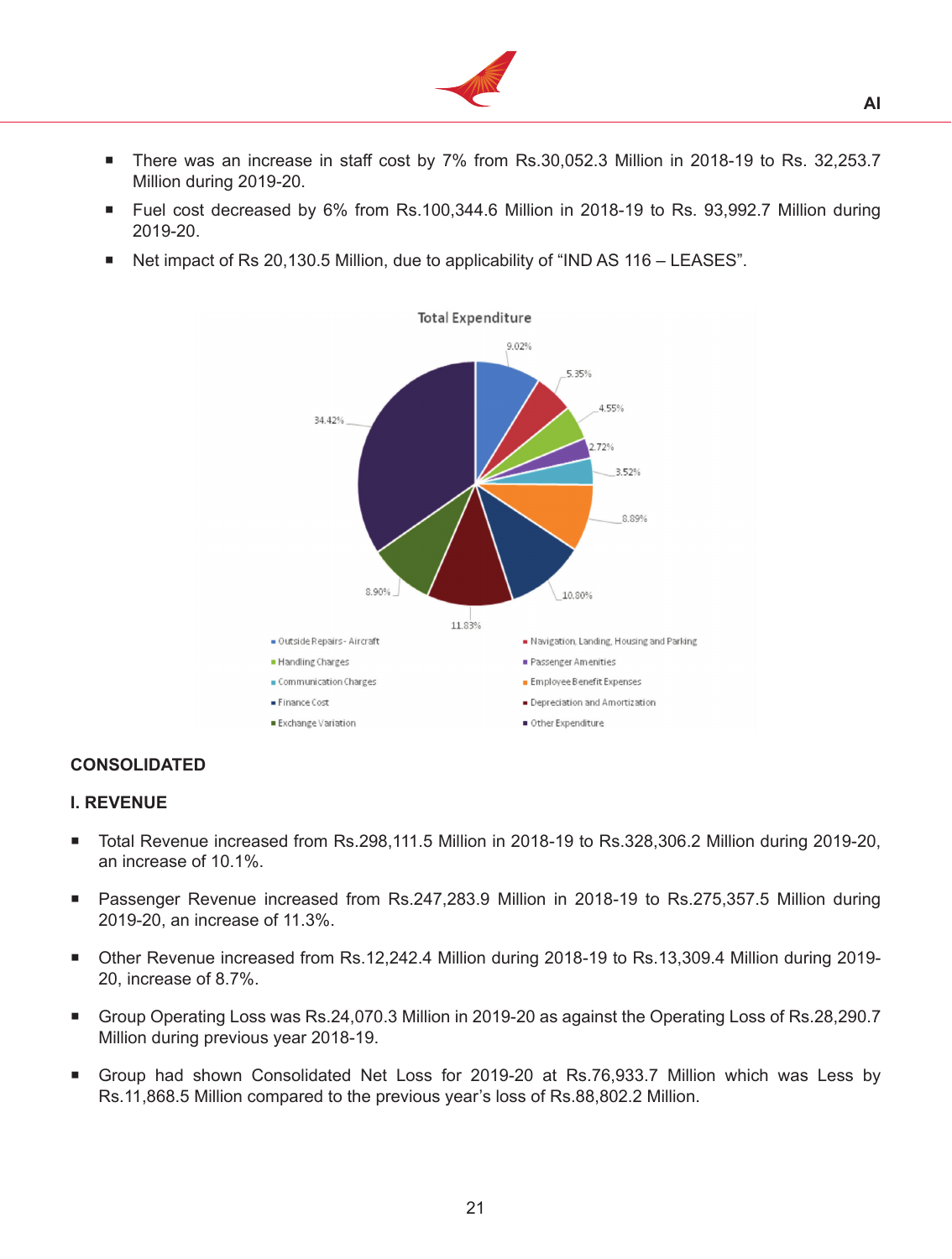



# **II. EXPENDITURE**

- There was an increase in Total Expenses by 5.3% from Rs.370,264.9 Million during 2018-19 to Rs.389,737.4 Million during 2019-20.
- There was an increase in Staff Cost by 8.0% from Rs.32,882.9 Million in 2018-19 to Rs.35,498.8 Million during 2019-20.
- Fuel Cost had decreased by 5.8% from Rs.115,558.9 Million during 2018-19 to Rs.108,879.7 Million during 2019-20.

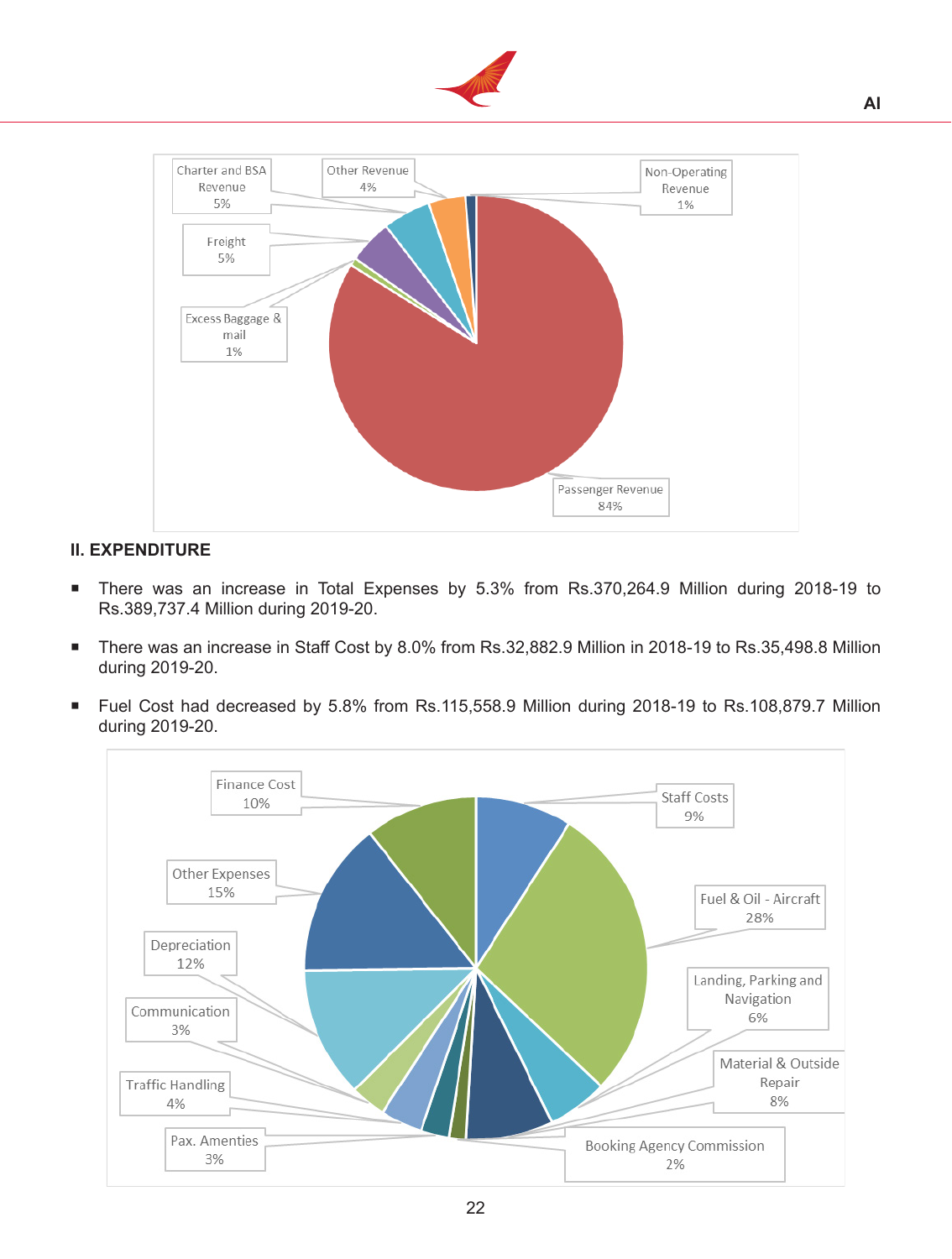

# **2. MEASURES TO IMPROVE PERFORMANCE**

#### **2.1 Plans to turnaround performance**

The Company continued to take several initiatives to improve the performance of the Company including inter-alia:

- Increase in passenger, cargo, excess baggage revenue through aggressive sales & marketing strategy.
- Focus on sale of business class seats.
- Rationalization of certain loss making routes.
- Upgradation of FFP and Introduction of several marketing initiatives including Companion Free Schemes, E Super saver scheme, Preferred Agents Partnership, Promotion of web bookings, etc.
- Rationalising commission to agents.
- Restructuring of city offices in India and abroad.
- Reduction of contractual employment & outsourced agencies.
- Rationalisation of allowances paid to various categories of employees.
- Close monitoring of overtime allowances.
- Reduction in Cabin/Operating Crew Hotel Cost by shifting to lower priced hotels.
- Catering Enhancements---Quarterly change of menu and upgraded first class service.
- **In House Publication launched--Passenger feedback shared with crew through in-house online** publication "Mirror Mirror in the Air".

# **2.2 Infusion of Additional Equity- Linked to the Turnaround Plan of the Company**

The Paid up capital of the Company as on 31 March 2020 is Rs.32665.21 Million.

 The Government of India (GoI) vide letter dated 23 March 2020 infused Rs.1,00,000/- (10,000 Equity Shares of Rs. 10 each) as equity investment in Air India Limited for FY 2019-20 as part of the Turn Around Plan and Financial Restructuring Plan. However, the same were allotted to the Government of India on 6 October 2020.

# **2.3 Going Concern**

The Company has received continuous support from the Government of India (GoI) through the implementation of Turn Around Plan (TAP)/Financial Restructuring Plan (FRP) approved in 2012 and then under the Strategic Revival Plan(SRP) in 2018-19 which has helped the Company to improve its Operating and Financial parameters.

 The objective of this SRP was to establish a strong competitive and self-sustaining airline which could be strategically divested. The main component of the Financial Package which was part of the SRP was transfer of debt of Rs 294,640 Million to Air India Assets Holding Limited (AIAHL), including funding of interest liability, cash support of Rs 39,750 Million, Government guarantee of Rs 76,000 Million. Hence, it is evident that the GoI is committed to pursue the path of disinvestment and through various steps taken above is aiding the Company in clearing its balance sheet and as mentioned in the PIM for disinvestment there may be further re-allocation of debts and liabilities of the Company. Further steps taken by the Company as also the GoI in light of the process of disinvestment have been discussed in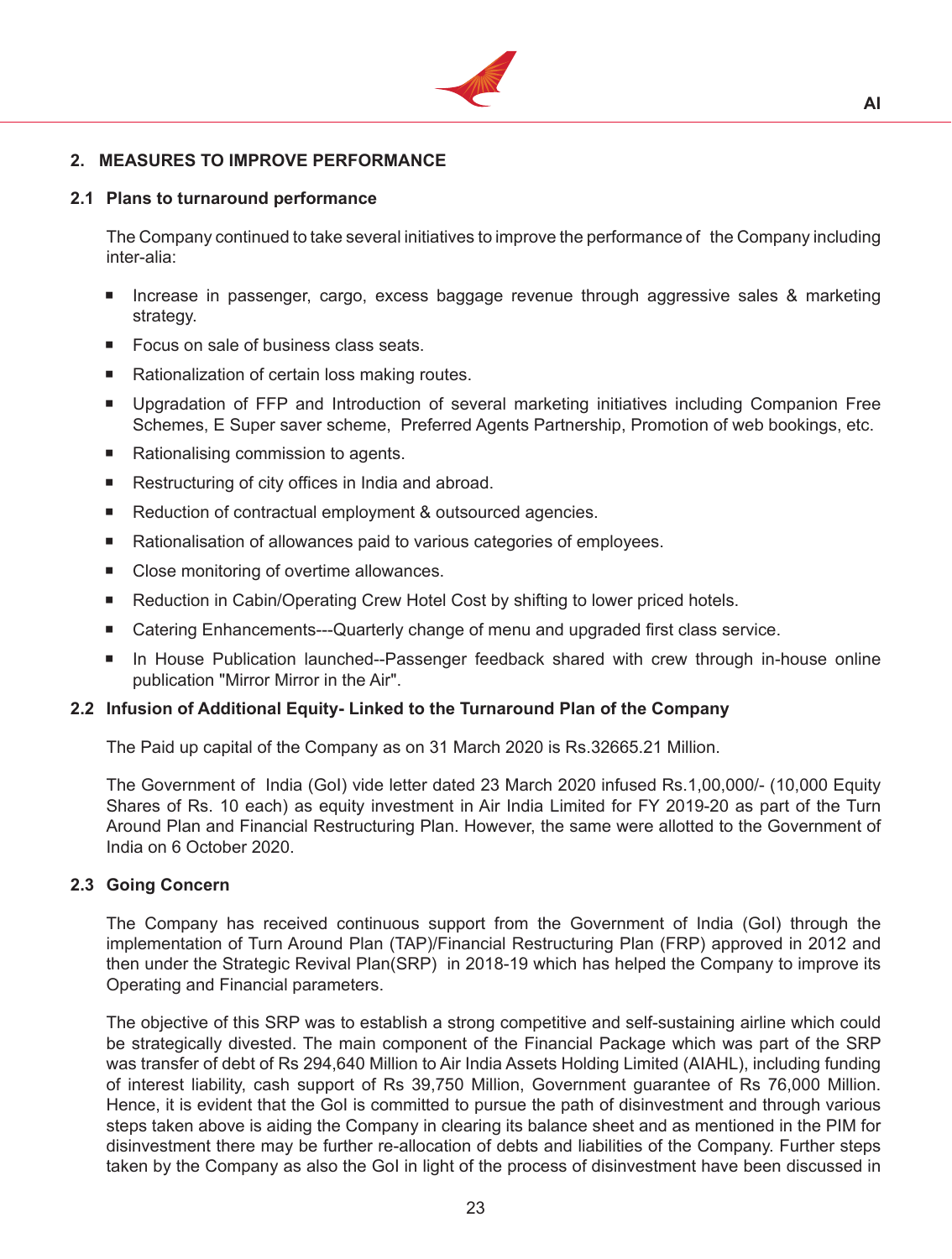

detail in Note 28 of the Notes to Accounts. All these steps are aimed at creating a positive environment.

**AI**

 In view of the above, and the financial support from the GoI and various revenue enhancement/cost control measures undertaken etc., the Company expects improvement in its performance in the near future and hence the financial statements of the Company have been prepared on Going Concern basis.

The Company has also assessed the impact of COVID-19 on the impairment in the carrying value of its assets, inventories, receivables, etc., appearing in its financial statements. Based on the current indicators of future economic conditions, the management expects to fully recover the carrying value of all its assets. Further, the impact assessment does not indicate any adverse impact on the ability of the Company to continue as a going concern.

# **2.4 Product Development**

# **Frequent Flyer Programme (Loyalty Programme) Premier Clubs**

 The Flying Returns Programme of the Company has four levels of membership viz. Base, The Silver Edge Club, The Golden Edge Club and The Maharajah Club (the highest Tier). Membership of the Maharajah Club, Golden Edge Club and Silver Edge Club is on the basis of earning 75,000 miles, 50,000 miles and 25,000 miles, respectively, in a span of twelve months.

 Membership of the Maharaja and Golden Edge Clubs entitles members to enhanced privileges like Bonus Flying Returns points, additional baggage allowance, priority check-in, priority confirmation from the wait-list, upgrade vouchers and lounge access at select airports, etc.

 Membership of Silver Edge Club entitles members to the privileges such as Bonus Flying Returns points, additional baggage allowance, upgrade vouchers and priority check-in.

 The membership base of the Clubs as on 31 March 2020 was as under:

| The Maharaja Club | 1.824  |
|-------------------|--------|
| Golden Edge Club  | 2.959  |
| Silver Edge Club  | 12,496 |

# **Flying Returns Programme:**

 Total Flying Returns membership (Including club members) as on 31 March 2020 was 27,23,185.

 Flying Returns Programme (FRP) is designed to recognize and reward frequent flyers of Air India. The benefits and privileges of FRP include:

 Increased check-in baggage allowance, tele check-in, personalized check-in counters at select airports, priority for confirmation from the wait-list, priority baggage handling, family pool and wide array of special offers.

 Membership is offered even to children aged 2 to 12 years. Members can do many many things online - update profile, claim missing miles, redeem miles for flights and upgrades, etc.

 Apart from earning, redeeming and upgrading on Air India, Flying Return members can also earn,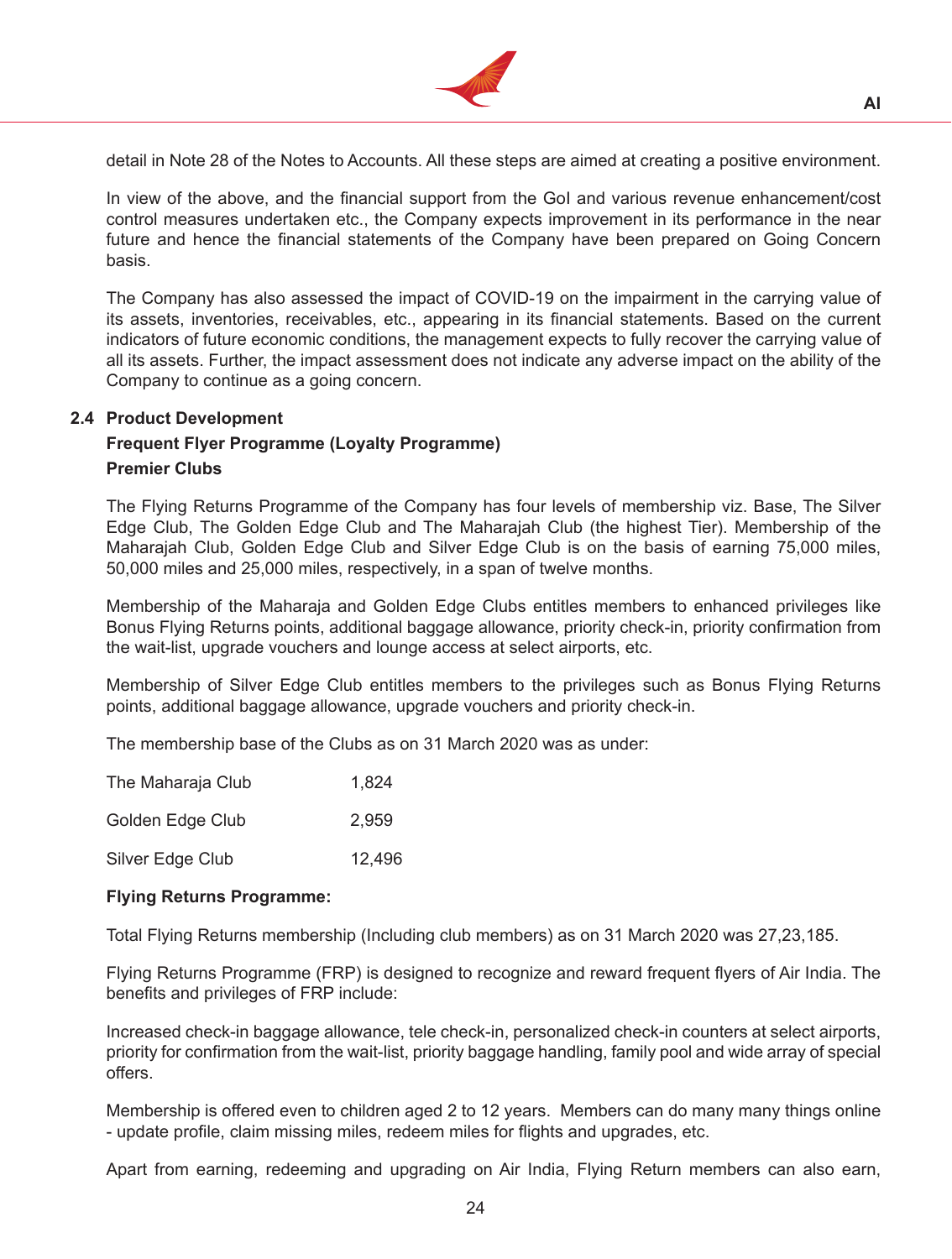

upgrade and redeem on all 27 Star Alliance partner carriers and get access to more than 1000 airport lounges worldwide. Members can also accrue points while traveling on select flights of our code share partner airlines.

 Besides airlines, there are Non-airline partners like SBI Co Brand Cards, Citibank and Travel Connect, etc. and Members can transfer reward points from our non-airline partners to Flying Returns.

# **2.5 Marketing Initiatives**

Various Marketing initiatives undertaken to maximise passenger and cargo revenues in FY 2019-20 are as follows:

# **a. Passenger**

- Performance based incentives were given to Travel Agent Companies for achieving set milestones, on exceeding previous year's revenue. FAM Tours were also organized.
- Corporate Customers were directly incentivized by offering volume based incentives and several soft benefits for continuous patronage.
- Deals with Travelling Agent Companies like American Express were renewed and customized remuneration packages were offered.
- Various short term promotional schemes were launched for direct sale through the website.
- Focus of the new Call Centre has been upgraded to Sales & Marketing activities along with customer satisfaction by using latest technologies like CRM, Chatbot & Auto dissemination

# **b. Cargo**

- **Corporate House scheme was signed on PAN India base with big players like Amazon, Flipkart to** enhance revenues.
- **Handling charges were introduced for carriage of live animals on international sectors.**
- Delivery order charges revised on international import consignments.
- Dynamic pricing was introduced based on performance of flights.

During the year number of 360 degree Advertising campaigns were launched for the promotion of various domestic and international stations which ensured positive brand mileage in addition Air India's USPs such as 25 kg. Baggage Allowance for Economy class, more leg room and hot meals were promoted through innovative and attractive videos and creative theme "Joy of more".

# **3. AWARDS AND RECOGNITION**

- Air India won the prestigious Best International Airlines Award from Tamil Nadu Tourism on 11 April 2019
- Air India won "The Best Inflight Services" award at Today's Traveller Award On 30 July 2019.
- Air India operated 8 international and 44 domestic momentous flights with all women crew to mark International Women's Day 2020. Air India is an airline where women comprise 1/3rd of the workforce. Fuelled by their indomitable spirit, women employees of Air India have been excelling in every field from the Cockpit to the Board Room.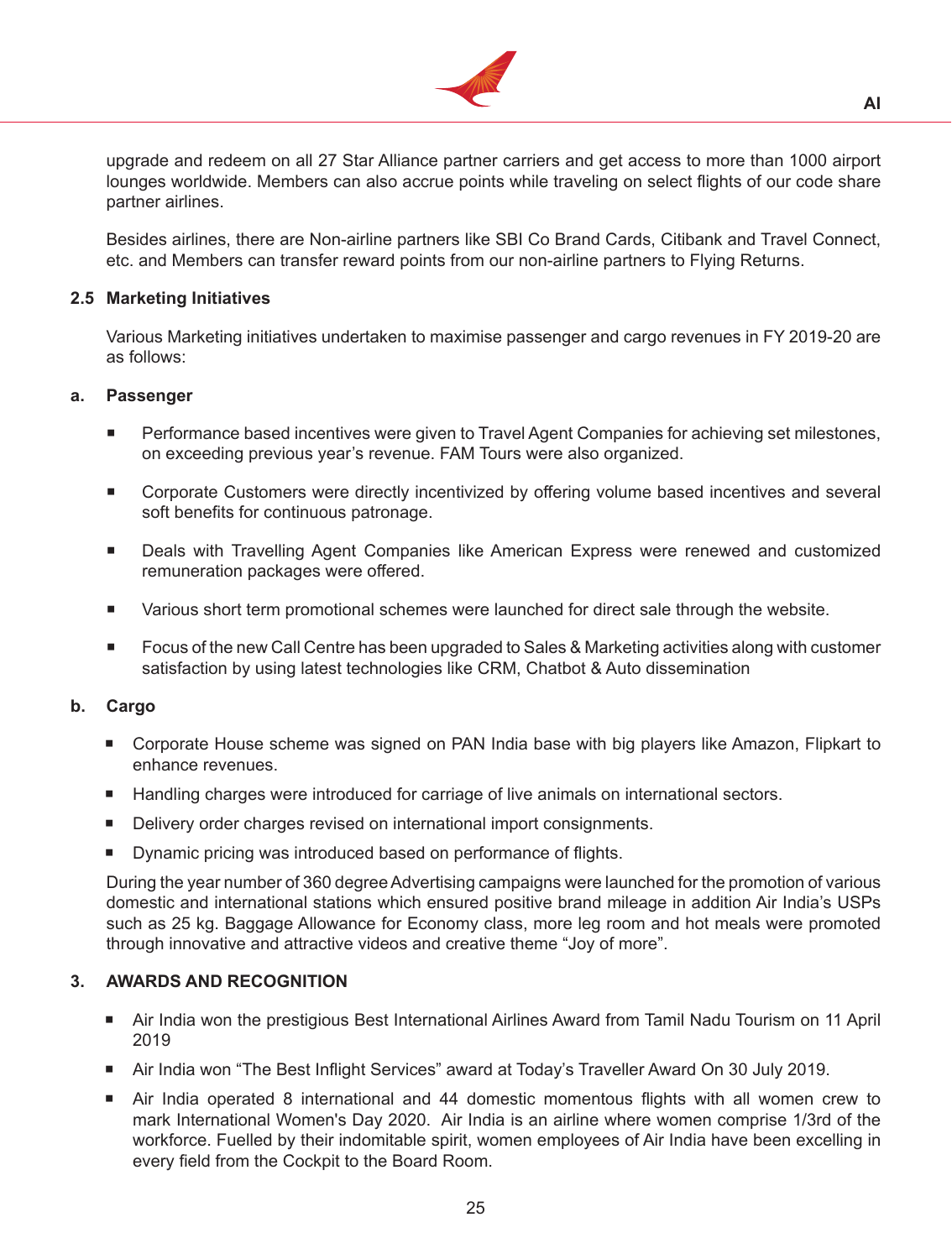

- Air India left its mark at Wings India 2020, the popular Civil Aviation Exhibition & Conference in India held at the Begumpet Airport in Hyderabad from 12 to 15 March, 2020. Air India's history has been synonymous with that of Civil Aviation in India and its pavilion was the centre of attraction at this event.
- **Air India has been standing by the Nation since the outbreak of the corona virus by operating** two consecutive Boeing 747 flights to evacuate Indians stranded at Wuhan, the epicenter of the COVID-19. Similar rescue flights were operated to bring back Indians stranded in various countries. A total of 68 Air India crew members, who were part of the two special flights that evacuated 647 Indians and seven Maldivians from corona virus-hit Chinese city of Wuhan, were handed over letters of appreciation signed by Hon'ble Prime Minister Shri Narendra Modi on 17 February 2020, at New Delhi.

# **4. FLEET SIZE, NETWORK, JOINT VENTURES ETC.**

# **4.1 Fleet Size**

Fleet as on 31 March 2020

|               | Owned | <b>Leased</b>     | <b>Total</b>     |     |
|---------------|-------|-------------------|------------------|-----|
| Aircraft type |       | Sale & Lease back | <b>Dry Lease</b> |     |
| B777-200LR    | 3     |                   |                  | 3   |
| B777-300ER*   | 15    |                   |                  | 15  |
| B747-400      | 2     | 2                 | ۰                | 4   |
| B787-800      | 6     | 21                |                  | 27  |
| A320-CEO      | 4     |                   | 5                | 9   |
| A320-NEO      | -     | -                 | 27               | 27  |
| A319          | 19    | ۰                 | 3                | 22  |
| A321          | 20    |                   |                  | 20  |
| <b>Total</b>  | 69    | 23                | 35               | 127 |

# **\* Includes 2 B777-3ER are under modification to be used for VVIP operations**

#### **4.2 Network**

The pattern of operations during 2019-20 for international operation was as under:

| <b>Routes</b>   | Winter 2019 | Summer 2019 |
|-----------------|-------------|-------------|
| India / USA     | 33          | 33          |
| India / UK      | 43          | 34          |
| India / EUR     | 43          | 44          |
| India/Gulf      | 175         | 160         |
| India / FEA     | 20          | 20          |
| India / SEA     | 42          | 56          |
| India/Australia | 8           | 8           |
| India / SAARC   | 73          | 69          |
| India/Canada    | 3           | 3           |
| India/Africa    | 4           |             |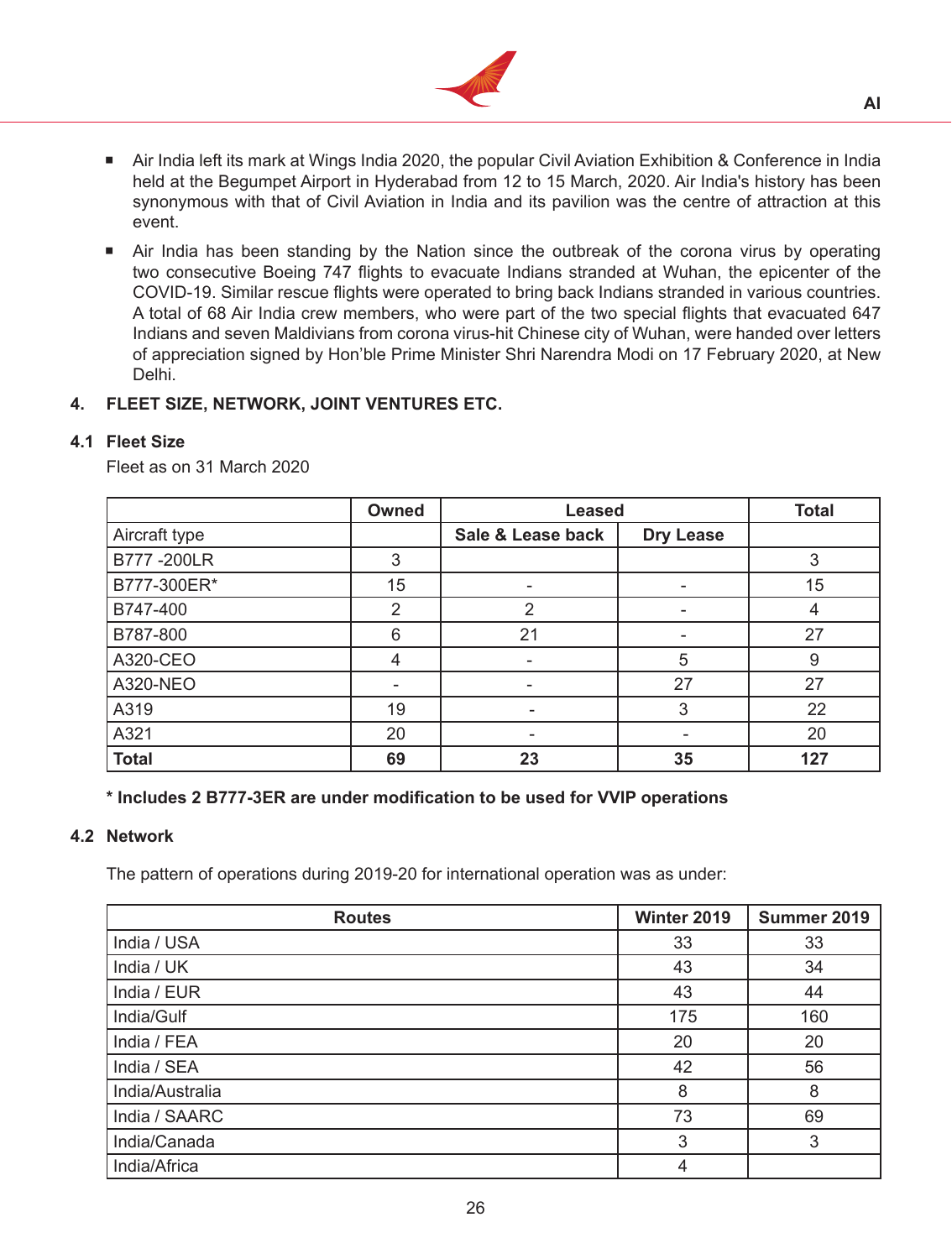

# **4.3 Joint Ventures and Code Share Arrangements**

 As on 31 March 2020, Air India, a STAR Alliance Member, had a total of 25 Code-Share Agreements that included 14 alliances with STAR carriers - Lufthansa, Austrian Airlines, Swiss, Ethiopian Airlines, Singapore Airlines, Turkish Airlines, Egypt Air, Asiana Airlines, Air Canada, EVAAir, Croatia Airlines, TAP Portugal, LOT Polish Airlines and Avianca and 11 with Non-STAR Carriers - Air Mauritius, Hong Kong Airlines, Air Astana, Flybe, Air Austral, Air India Express, SriLankan Airlines, Royal Brunei Airlines, Air Seychelles, Fiji Airways and Myanmar Airways.

All the Code-Share Arrangements are on Free Flow basis except that with Austrian Airlines and Swiss, which are on a Block Space basis.

# **5. FINANCING INITIATIVES**

 Air India had taken delivery of 6 B 787 and 1 B 777 -300 ER aircraft during the period November 2016 to March 2018.

 Air India had raised USD 819 Million through Bridge financing from consortium of various foreign lenders and Offshore branches of Indian banks. As the process of disinvestment had commenced, it has been decided to defer the long term financing for these aircraft and Bridge facilities were rolled over multiple times during the last 3 years. As the existing Bridge lenders were not in agreement to further extend these Bridge facilities, it was decided to refinance the same through Short Term INR loan with maturity of one year to be backed by aircraft security and GoI Guarantee as collateral.

 Air India has raised Rs. 3,381.65 Cr. from two Indian banks and concluded refinancing of 4 aircraft during the month of December 2020. Air India is in discussion with some of the Indian banks for refinancing remaining 3 aircraft.

# **6. FLIGHT SAFETY**

#### **6.1 WEBSITE**

 A dedicated website flightsafety@airindia.in has been set up which aids dissemination of vital safety related information in a cost effective manner to all employees of the Company. Our mission is to

- **Ensure a sound Safety Management System**
- **Promote active participation of all departments in adopting optimum safety standards**
- Introduce methods which enhance safety awareness
- Investigate Incidents / Accidents
- Recommend safety measures within the Training environment, thereby addressing known / perceived threats and errors

# **6.2 QUALITY MANAGEMENT SYSTEM (QMS)**

 QMS Department was issued with QMSISOIS/ISO 9001:2008 License by the Bureau of Indian Standards (BIS). QMS has now changed over to IS/ISO 9001:2015 after clearing the ISO License Renewal Audit by the Bureau of Indian Standards (BIS) with NIL non-conformities.

# **6.3 DOCUMENTATION MANAGEMENT SYSTEM (DMS)**

 A centralized Corporate Document Management System provides creation, version management,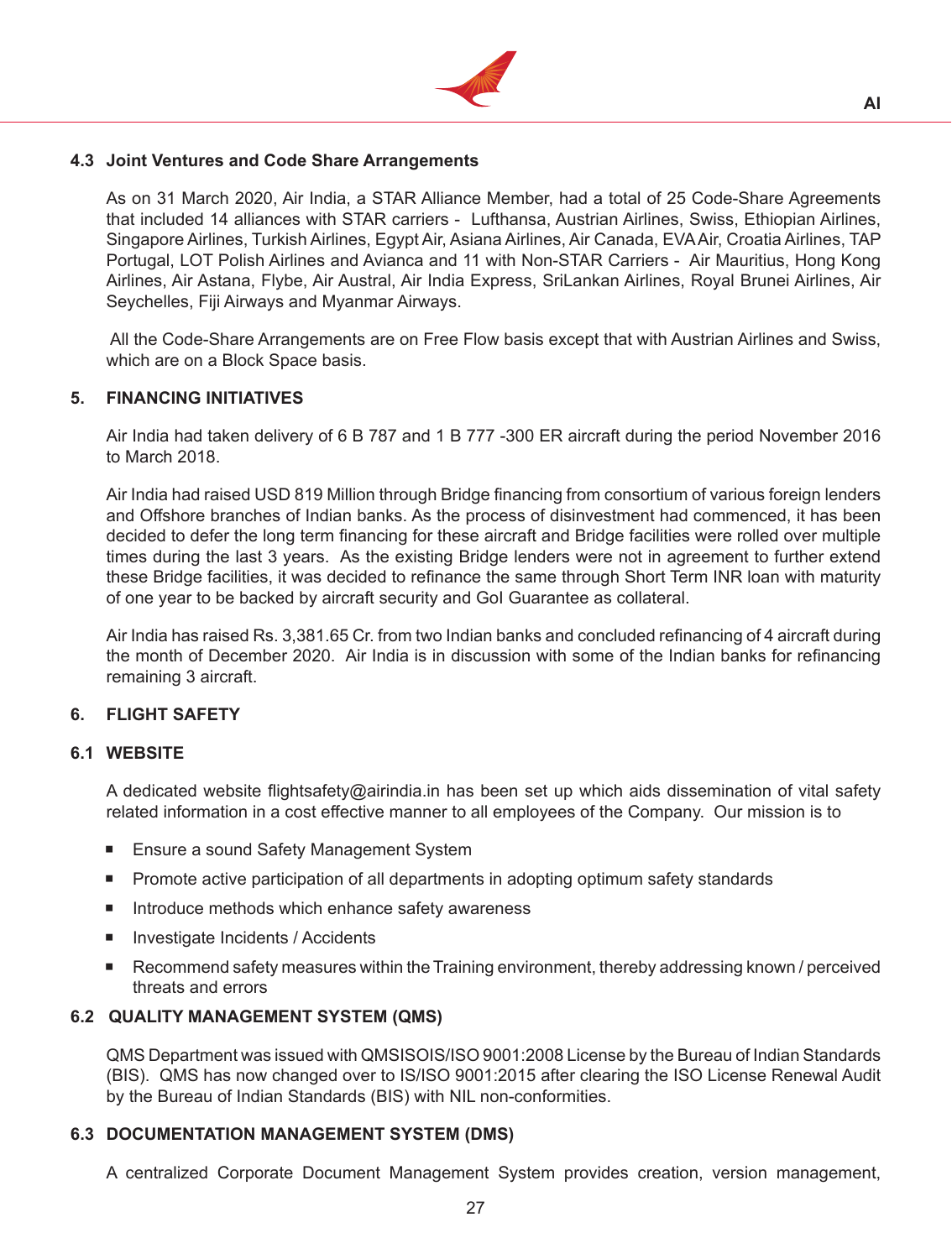

search, retrieval and dissemination of documents over a browser to all authorised personnel based on individual rights, across all Departments and all three AOP Holders and Strategic Business Units. It effectively complies with IOSA, DGCA, ISAGO, Star Alliance standards, Government as well as organization requirements.

 DMS is a major initiative moving towards near paperless office, document repository to comply with Government and Regulatory requirements. This not only generates cost savings for the Company but also improves efficiency, saves times as well as environment.

 QMS ensured that all the soft copies of the Manuals of 3 AOC and 2 SBU are reviewed, approved, uploaded and distributed through DMS. Upgradation of DMS through new product is also in pipeline.

# **6.4 IOSA AUDIT**

 IOSAAudit was carried out inAugust 2019, in which there were 25 Findings, all of which have been closed and accepted by IOSA. Now, IOSA registration is valid till 16 January 2022. Since the whole process of IOSA Renewal Audit preparation, completion and closure of Audit findings has to be completed within 150 days before the IOSA Registry expiry, the next IOSA Renewal Audit has been planned in the month of August, 2021.

# **6.5 SAFETY MANAGEMENT SYSTEM (SMS)**

 A robust Corporate Safety Management System (SMS) is in place which has been implemented in all 3 AOCs i.e. Air India, Air India Express and Alliance Air. With continuous encouragement to front line officials, the number of voluntary reports have crossed the 1000 mark per year since 2018.

# **7. INFORMATION TECHNOLOGY**

# Air India Namaskar Scheme

 In-house portal developed by IT Department and launched in September 2019 to book Namaskar Sewa Online. Passengers travelling on AI Flights can book comfortable and time saving Airport Services for Arrival, Departure or during Transit directly from Airline through this portal.

Migration of Internet Booking Engine to Vedaleon

 Air India successfully migrated its internet booking engine from SITA E-commerce platform to Vedaleon platform to enhance the user experience and better functionality. This was implemented in phased manner.

Automation of uploading Tenders on CPPP

According to CVC quidelines, Air India Tenders uploaded on Air India website are required to be reflected on CPPP (Central Public Procurement Portal) website also. This has been automated and now, Air India tenders are converted to XML format with token of authentication and automatically uploaded to CPPP.

# **8. HUMAN RESOURCES**

# **8.1 Staff Strength**

The staff strength of Permanent Employees as on 31 March 2020 was 9041.

# **8.2 Long Service Mementoes**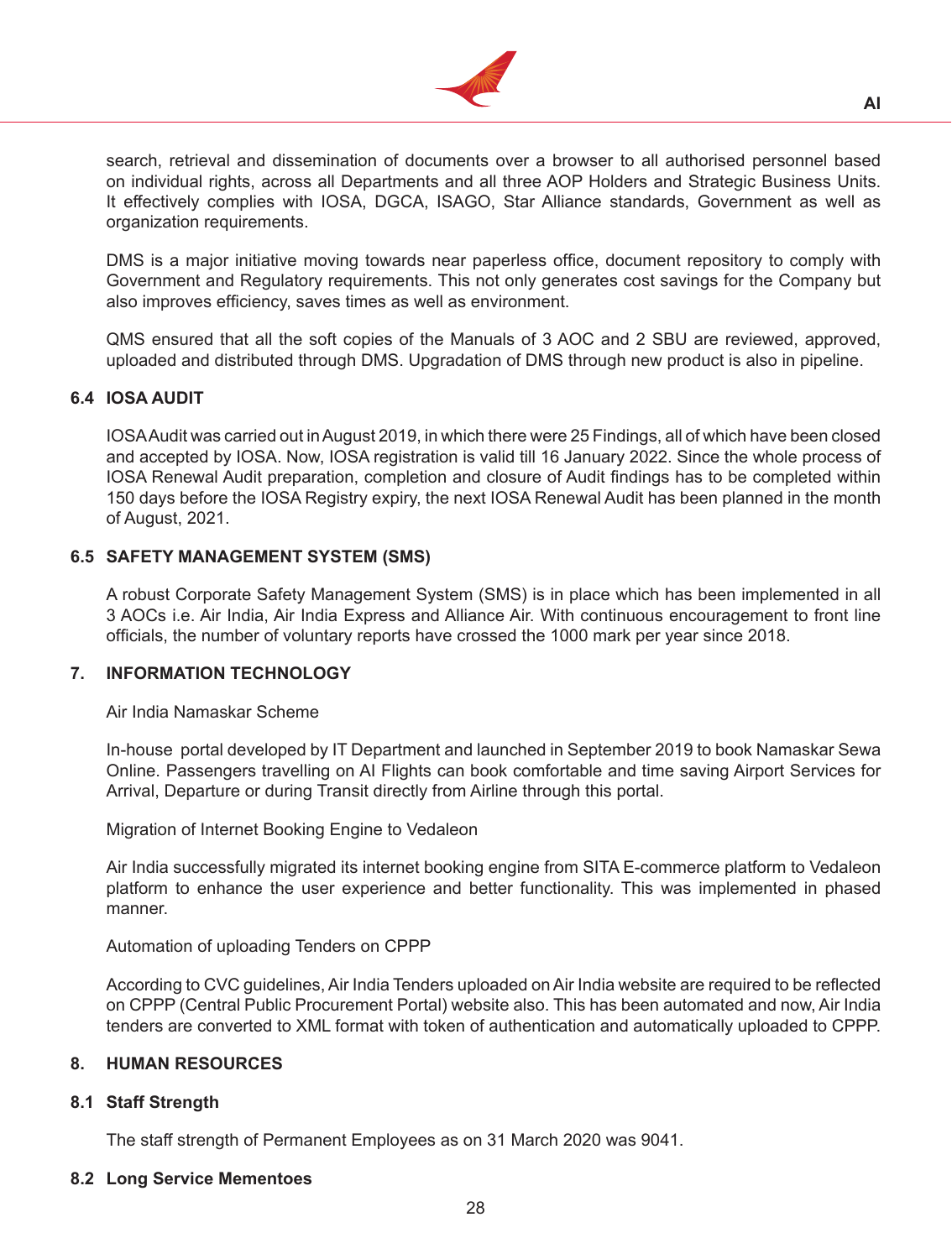

Every year all the employees of the Company who have completed 25 years of service are presented with a long service memento on 27 August. Accordingly, during the year 2019-20, on 27 August 2019, a total of 952 employees were felicitated.

# **9. SPORT**

 Air India is proud to have Women/Men Chess Grandmasters, Olympians, World Cup players, Asian Games/Commonwealth Games Medal winners in various disciplines.

# **CRICKET (MEN)**

 Air India Cricket Team (Men) won the prestigious Lala Raghubir Memorial, Goswami Ganesh Dutt Cricket Tournament. Shri Siddharth Trivedi was awarded "Youth Icon" by the Chief Minister of Gujarat.

# **CRICKET (WOMEN)**

 Smt.Jhulan Goswami is a member of the Indian Women's Cricket Squad.

# **BADMINTON**

 Air India Badminton team, as well as players in individual capacity participated in 5 events including Junior & Senior All India Major Ranking Badminton Tournaments. The players won 5 Gold Medals, 4 Silver Medals and 6 Bronze Medal in the five events that they participated.

# **SHOOTING**

Smt. Annu Raj Singh won 6 Gold Medals in National & International Shooting Competitions. Shri Gagan Narang, Shri Deepak Sharma and Shri Fatehbir Singh excelled in various national and international tournaments during the year.

# **CARROM**

 Air India team won the All India Public Sector Tournament. Shri Riyaz Akbar Ali has been ranked India No. 1 and World Rank No.2.

# **CHESS**

Air India team participated in National Chess Championship (Men & Women) categories and Ms.Bhakti Kulkarni was winner in Women category. Ms.Tania Sachdev also won the prestigious Commonwealth Chess Championship. Shri Swayam Mishra achieved prestigious Grand Master Title in 2019.

# **HOCKEY**

Air India Hockey team won Silver Medal in the 10<sup>th</sup> Hockey India Senior National Hockey Championship held at Jhansi. Shri Shivendra Singh was appointed as Coach of Indian Hockey Team for Tokyo Olympics.

# **TABLE TENNIS**

 Air India Table Tennis team won 2 Gold and 3 Bronze medals in Inter District & Inter State TT Tournaments.

# **KABADDI**

 Air India Kabaddi team won Mumbai District Kabaddi Championship.

# **FOOTBALL**

 Air India Football team has always been a premier and popular Football team in the country and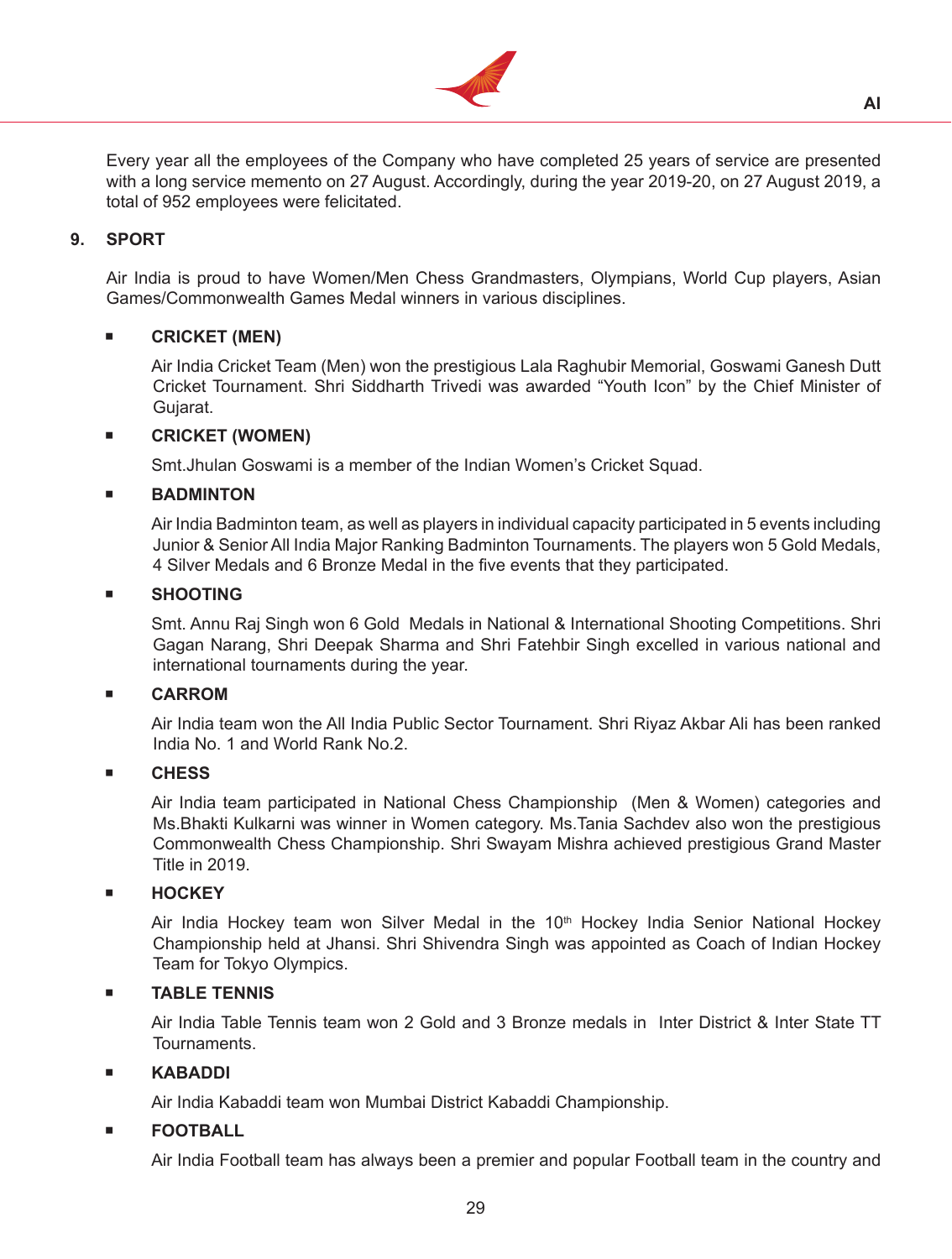

won Nadkarni Cup this year.

# **10. STATUTORY COMPLIANCE RELATING TO SUBSIDIARIES**

 Air India has five subsidiary companies. The financial statements of the subsidiaries are included in this Annual Report elsewhere. Their performance is briefly discussed here:

# **10.1 AI Airport Services Limited (AIASL)**

(Formerly Known as Air India Air Transport Services Limited):

| <b>Particulars</b>                      | 2019-20 | 2018-19 |
|-----------------------------------------|---------|---------|
| Air India's investment in equity        | 1384.24 | 1384.24 |
| Total Income                            | 7088.01 | 7050.08 |
| Total Comprehensive Income for the year | 655.69  | 558.42  |

 AI Airport Services Limited, a wholly owned subsidiary of Air India Limited was operationalized on 1 February 2013 and started its autonomous operations effective April 2014. Presently it provides ground handling services at 81 Airports in India. Apart from handling the flights of Air India and its subsidiary Companies, ground handling is also provided to 36 Foreign Scheduled Airlines, 3 Domestic Scheduled Airlines, 3 Regional Airlines, 9 Seasonal Charter Airlines. 23 Foreign Airlines availing Perishable Cargo handling services too. In addition, AI Airport Services Limited provides cabin cleaning and cabin dressing services and undertakes repairs of aircraft Unit Load Devices (ULD) and meal carts.

 AI Airport Services Limited, with Pan India presence, will continue to achieve higher trajectory growth in the coming years. The foreign exchange earnings will increase in view of handling substantial number of international flights of foreign airlines. AIASL also plans to commence operations in foreign countries.

# **10.2 Air India Express Limited (AIXL)**

|                                         |         | . <i>. . .</i> |
|-----------------------------------------|---------|----------------|
| <b>Particulars</b>                      | 2019-20 | 2018-19        |
| Air India's investment in equity        | 7800.0  | 7800.0         |
| I Total Income                          | 52306.0 | 42014.4        |
| Total Comprehensive Income for the Year | 4127.7  | 1615.8         |

AIXL, a wholly owned subsidiary of Air India, started operations under the Brand name 'Air India Express' from 29 April 2005. Air India Express has achieved highest net profit of Rs 4127.7 Million in FY 2019-20.

 During FY 2019-20, Air India Express continued its operations with a fleet of 25 B 737-800 NG aircraft including 8 leased aircraft. The number of destinations served by Air India Express as on 31 March 2020 was 33 - 20 Indian and 13 International.

 Air India Express bagged the Management Excellence Award for the turnaround performance in 2019 at the 12<sup>th</sup> International Civil Aviation Conference organized by ASSOCHAM. Air India Express also received the prestigious Dalmia Bharat CSR Impact Award for its CSR Project 'Care India Express-Simply Cleanliness' from amongst 102 entries as well as the CSR Times Award.

# **10.3 AI Engineering Services Limited (AIESL)**

 (Formerly known as Air India Engineering Services Ltd.)

**(Rs.in Million)**

**(Rs.in Million)**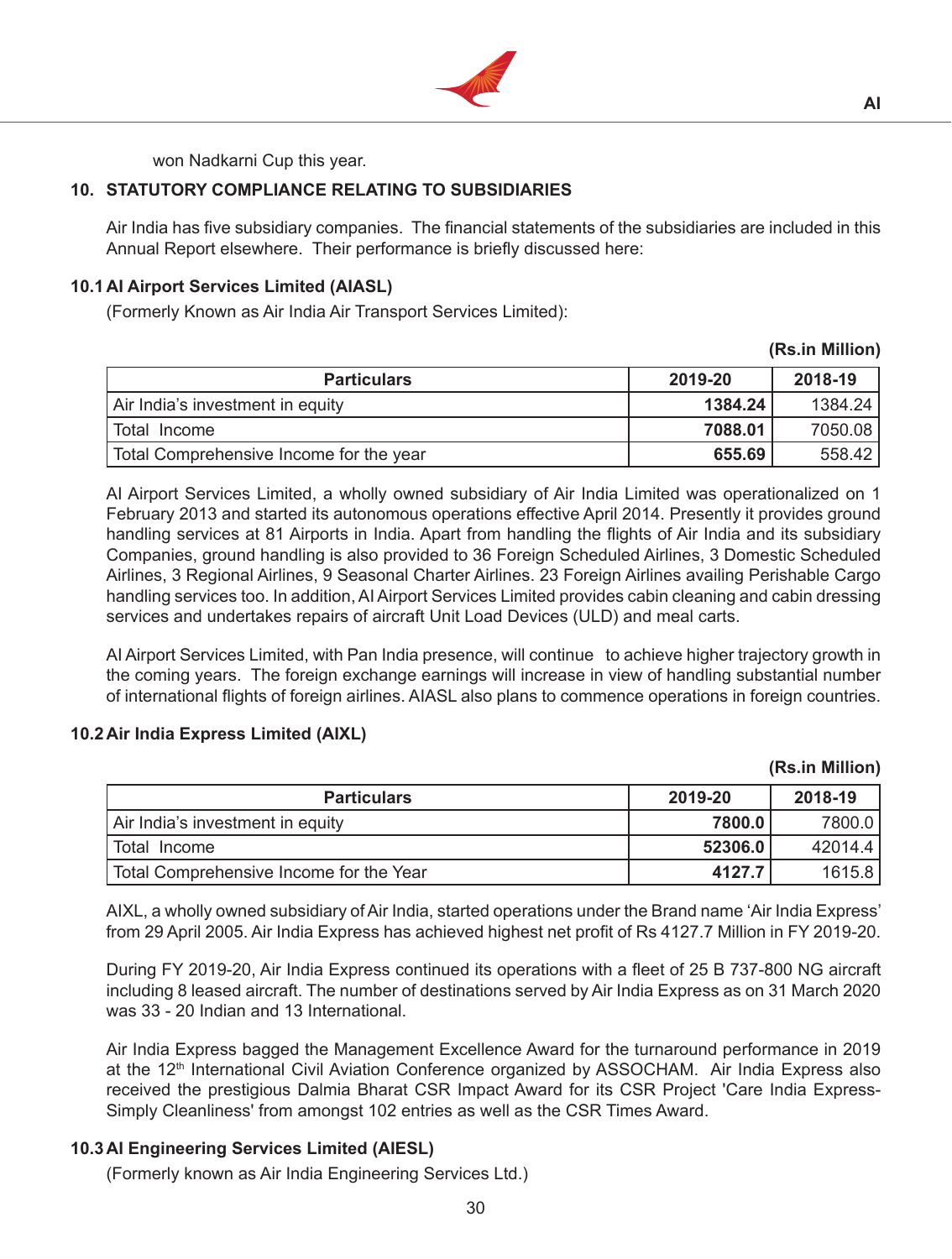

# **(Rs.in Million)**

| <b>Particulars</b>                      | 2019-20  | 2018-19   |
|-----------------------------------------|----------|-----------|
| Air India's investment in equity        | 1666.67  | 1666.67   |
| l Total Income                          | 14275.85 | 12063.87  |
| Total Comprehensive Income for the Year | 758.58   | (2049.37) |

 AIESL is a leading MRO (Maintenance Repair and Overhaul) service provider in the country providing both Line Maintenance and Major Maintenance for various types of aircraft for the fleet of Air India, Air India Express Limited, Alliance Air, third party airlines as well as Defence Forces. Further, the company is also imparting practical training element (PTE) in association with training institutes.

 During the year 2019-20, company has shown improved financials and has earned a net profit for the first time since operationalisation. The company handled around 168 aircraft, on average basis, of Air India Limited and its subsidiaries. SESF flight operations are being managed by Air India and AIESL shall be involved in the maintenance activity of these aircraft.

 AIESL has obtained approval from 11foreign civil aviation authorities for undertaking maintenance of aircraft. It has also started capability enhancement considering the future demands of ATRs and NEO aircraft which would be operated by Airlines in future. AIESL has established a branch in Sharjah to provide line maintenance at three locations in UAE and has recently registered an office in Khatmandu.

# **10.4 Alliance Air Aviation Limited (AAAL)**

 (Formerly known as Airline Allied Services Limited)

| <b>Particulars</b>                      | 2019-20   | 2018-19   |
|-----------------------------------------|-----------|-----------|
| Air India's investment in equity        | 4022.50   | 4022.50   |
| Total Income                            | 11811.54  | 8362.78   |
| Total Comprehensive Income for the Year | (2010.00) | (2923.23) |

 AAAL, a wholly owned subsidiary of Air India Limited, which operates under the brand name Alliance Air, commenced operations from 15 April 1996.

 Alliance Air Aviation Limited is one of the leading international regional airlines in the country providing connectivity to Tier II & Tier III cities in India in complete synergy with the network of Air India. It is in the process of expanding its operations on pan India basis by inducting more aircraft in its fleet. These aircraft will serve shorter routes within the country and also fly overseas.

 Alliance Air has the advantage of operating ATR type of aircraft since January 2003. It intends to build on this experience of over a decade of serving to Tier II and III cities. The company has a fleet of 18 ATR 72- 600 aircraft. In the FY 2019-2020, company expanded its network and reach to neighboring countries.

 The Regional Connectivity Scheme "Ude Deshka Aam Nagrik" (UDAN) introduced by the Government, which will run for 10 years, will work to revive existing airstrips and airports. With the introduction of RCS, Alliance Air has been awarded 95 routes till date.

 Under Wings India 2018, organized by FICCI in association with Government of India, Alliance Air has been declared as the winner of 'Best Airlines and Helicopter under RCS'.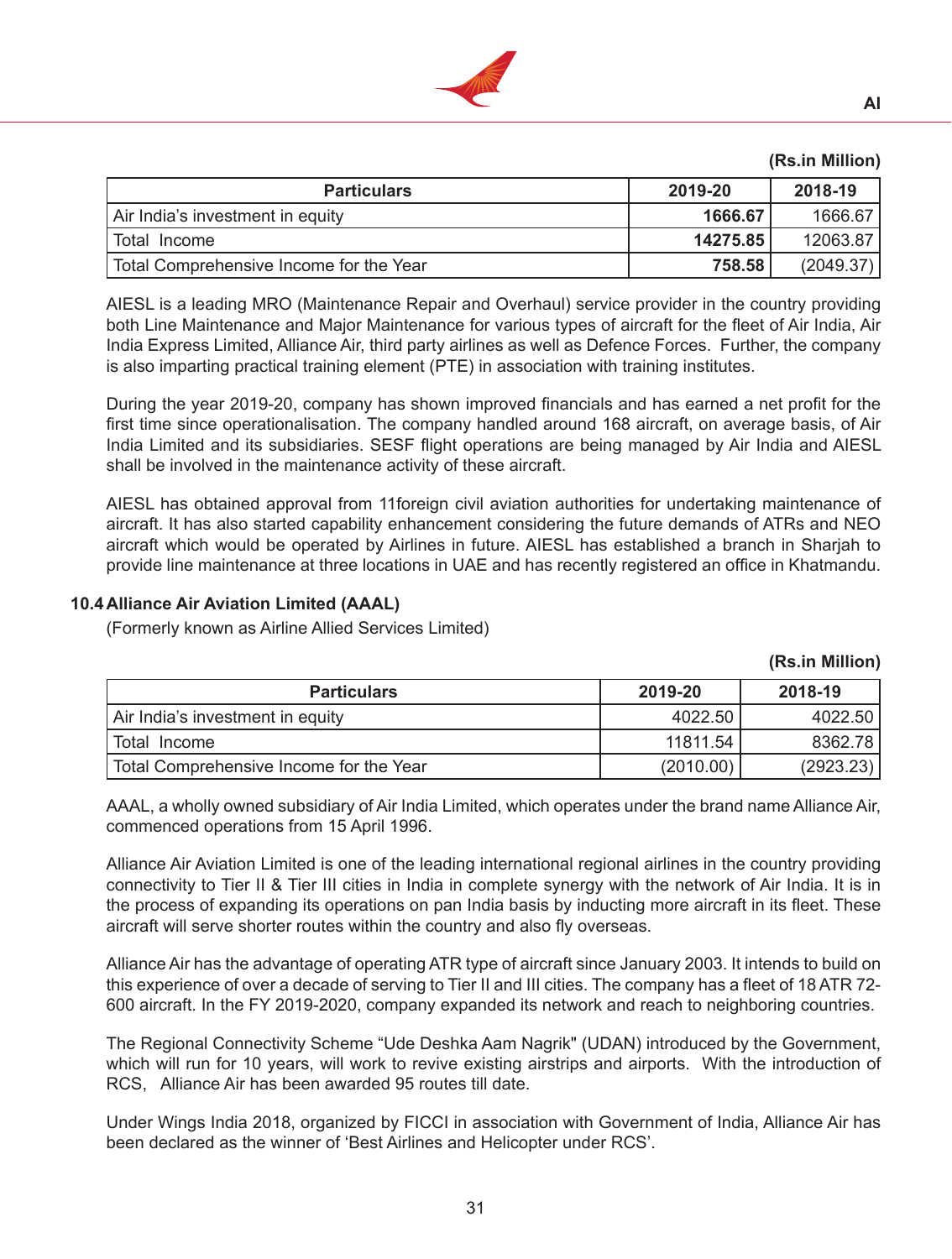

 As operation to unserved and underserved airports has been incentivized by the Government, it will stimulate traffic on regional routes connecting Tier-II/III cities. Alliance Air, with its young fleet of ATR aircraft can take a position of dominance in the regional market. It, therefore, plans to participate aggressively in the subsequent rounds of RCS bidding as well.

# **10.5 HOTEL CORPORATION OF INDIA LIMITED (HCI):**

#### **(Rs.in Million)**

**AI**

| <b>Particulars</b>                      | 2019-20  | 2018-19  |
|-----------------------------------------|----------|----------|
| Air India's investment in equity        | 1106.00  | 1106.00  |
| Government's investment in equity       | 270.00   | 270.00   |
| Total Income                            | 676.25   | 672.83   |
| Total Comprehensive Income for the Year | (655.47) | (712.04) |

 HCI provides catering services toAir India Group at Mumbai and Delhi through Chefair, its Flight Catering Unit. In addition, HCI earns revenue through its two Hotels viz. Centaur Lake View Hotel, Srinagar and Centaur Hotel, Delhi and by operating Lounge at T3, Delhi.

 As per the direction of the Government, 45000 sq. mts land parcel leased from Airports Authority of India (AAI) for the Delhi units i.e. CHDA, CFCD which was required to be handed over to AAI by 30 November 2019, HCI has been allowed to use the land/structure upto the expiry of the existing lease period i.e. on 31.03.2031 and to vacate the land positively upon the expiry of lease period.

 Hence, the Company is in the process of calling for consultants to assist the company to hand over Delhi properties on Management Contract. This would result in savings of fixed and variable costs at Delhi units and also the Company would earn management contract fees.

# **10.6 JOINT VENURE AGREEMENT BETWEEN AIR INDIA LIMITED AND SINGAPORE AIRPORT TERMINAL SERVICES (SATS) ON GROUND HANDLING**

 The Company has entered into a Joint Venture (JV) agreement with SATS, Singapore, in the equity ratio of 50:50 to provide ground handling services at certain metro airports. This was in pursuance of Government of India Notification on the Ground Handling policy.

# **11. RISK MITIGATION STRATEGIES**

The Company continuously monitored the risks perceptions and taken preventive action for mitigation of risks on various fronts.

# **12. INTERNAL CONTROL SYSTEMS**

The Company continues to ensure proper and adequate internal control systems and procedures commensurate with its size and nature of business to ensure that all assets are safeguarded and protected against loss from unauthorized use and that transactions are authorized, recorded and reported correctly. The internal control system enables documented policies, guidelines, authorization and approval procedures. Necessary actions were also being taken to address some of the concerns raised by the Auditors in this regard.

The Company has an extensive system of internal controls which ensures optimal utilization and protection of resources, IT security, accurate reporting of financial transactions and compliance with applicable laws and regulations as also internal policies and procedures. The internal control system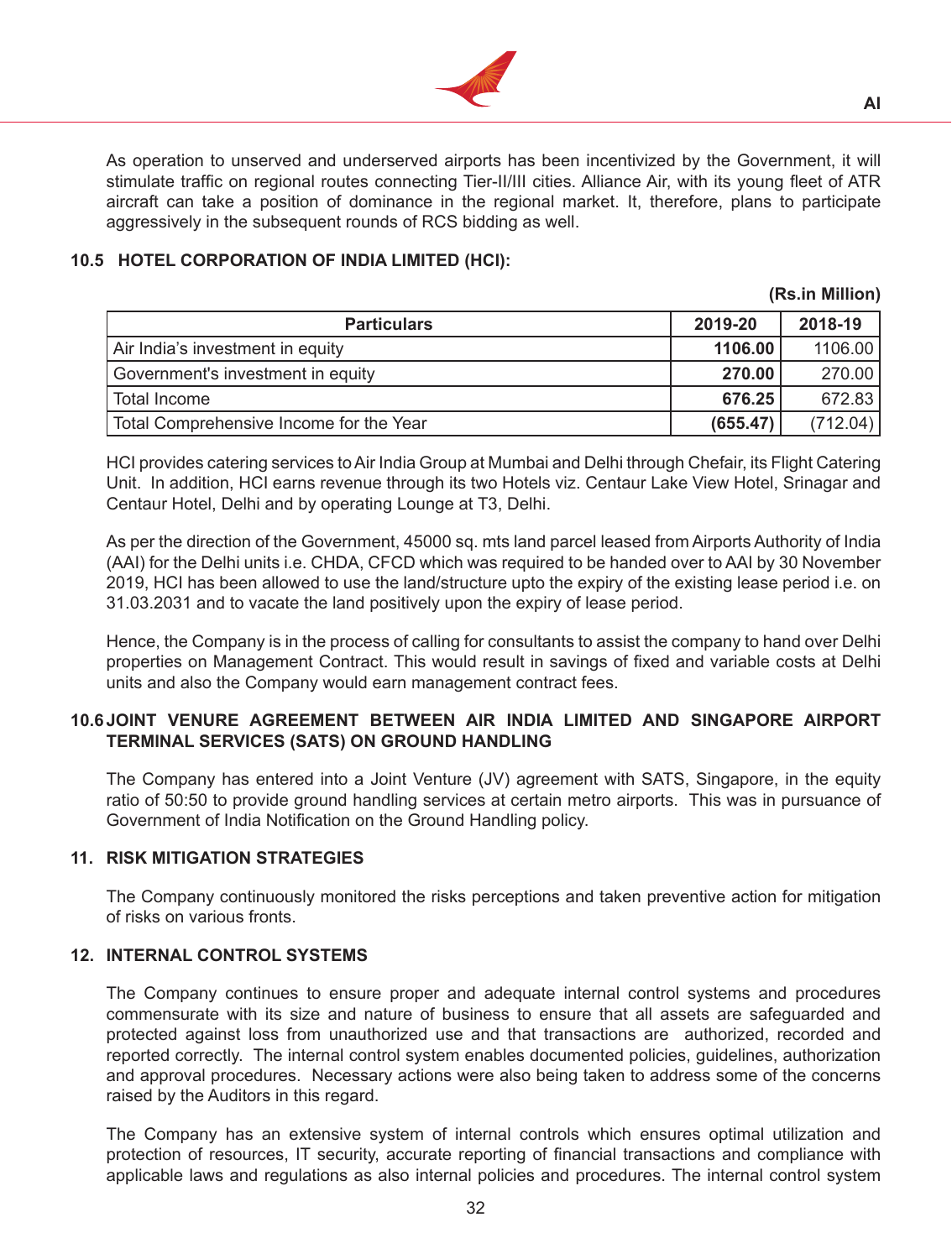

is supplemented by extensive internal audits, regular reviews by management and well documented policies and guidelines to ensure reliability of financial and other records to prepare financial statements and other data.

 The Company has a well defined manual on delegation of authority and administrative powers, based on which, the authorities exercise their powers. This manual is reviewed periodically to cope up with the changes necessitated by the needs of the organization. The said manual, along with the Company's key functional process manuals, further strengthens the internal control system of the organization. The Company has independent internal audit systems to monitor the entire operations and services spanning over all locations, businesses and functions on a regular basis. The Company has also employed outside consultants in its various areas of functioning in order to reduce/monitor its cost platform.

# **13. COMPLIANCE WITH THE RTI ACT, 2005**

 Air India Limited, as a PSU Organisation with large public interface, has successfully ensured compliance with the provisions of Right to Information Act for providing information to the citizens.

 As required by the RTI Act, information has been displayed on the Company's website for the public at large. Air India has decentralized its structure to deal with the applications / appeals received under RTI Act with effect from 9 January 2015. Presently, Air India has 85 Central Public Information Officers (CPIOs), 75 Central Assistant Public Information Officers (CAPIOs) at outstations and 24 First Appellate Authorities (FAAs) for speedy disposal of applications / appeals.

 During 2019-20, 1452 cases of RTI Requests and 161 Appeals were received. Out of 161 Appeals, 155 were disposed off by the First Appellate Authorities.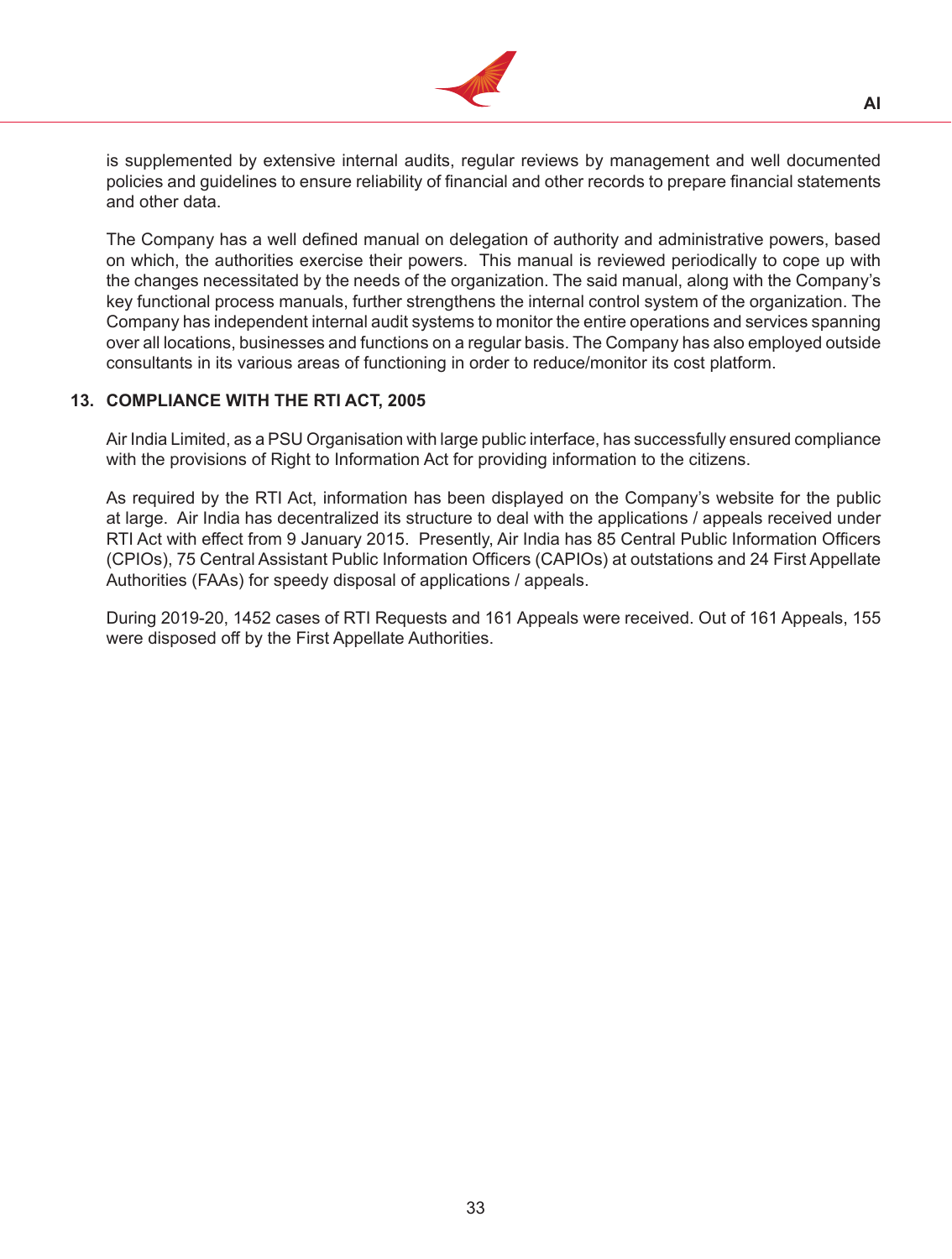

# **CORPORATE GOVERNANCE**

# **1. Company's Philosophy on Corporate Governance :**

 Air India's philosophy on Corporate Governance has been to ensure fairness to the Stakeholders through transparency, full disclosures, empowerment of employees and collective decision making. In this process, the Company continuously strives to attain highest levels of accountability, responsibility and fairness in all aspects of its operations. The Company remains committed towards protection and enhancement of overall long term value for all its stakeholders - customers, lenders, employees and the society. The Company also acknowledges and appreciates its responsibility towards the society at large and has embarked upon various initiatives to accomplish this.

# **2. The Corporate Governance Structure :**

The Governance of the Company is carried out under the overall supervision and guidance of the Board of Directors. To facilitate effective governance the decision making takes place at various levels. Being a service sector industry with large interaction with people, the Company is organised into functional as well as territorial divisions. The field level officials are empowered to take quick decisions, at the same time, the higher levels take strategic decisions and lay down guidelines for the field to take proper decisions. Broadly speaking the decision making authority vests at various levels. These levels are as follows:

- 1. Board of Directors and the Committees of the Board.
- 2. The Chairman and Managing Director assisted by the Executive Committee.
- 3. Functional Directors
- 4. Heads of Departments
- 5. Regional Heads
- 6. Regional Managers
- 7. Station Managers

# **3. Board of Directors :**

# **3.1 Composition**

 Being a Government Company, the Directors are appointed by the Government of India. As on 31 March 2020, the Board comprised of two Whole time Directors - Chairman and Managing Director and Director (Finance) and six non-executive directors (two Government Nominee Directors and four Independent Directors). However, as on 1 December 2020, three more Functional Directors viz. Director (Personnel), Director (Commercial) and Director (Operations), were on the Board of the Company while the number of Independent Directors has reduced to two. Non-executive Board members are eminent personalities having wide experience.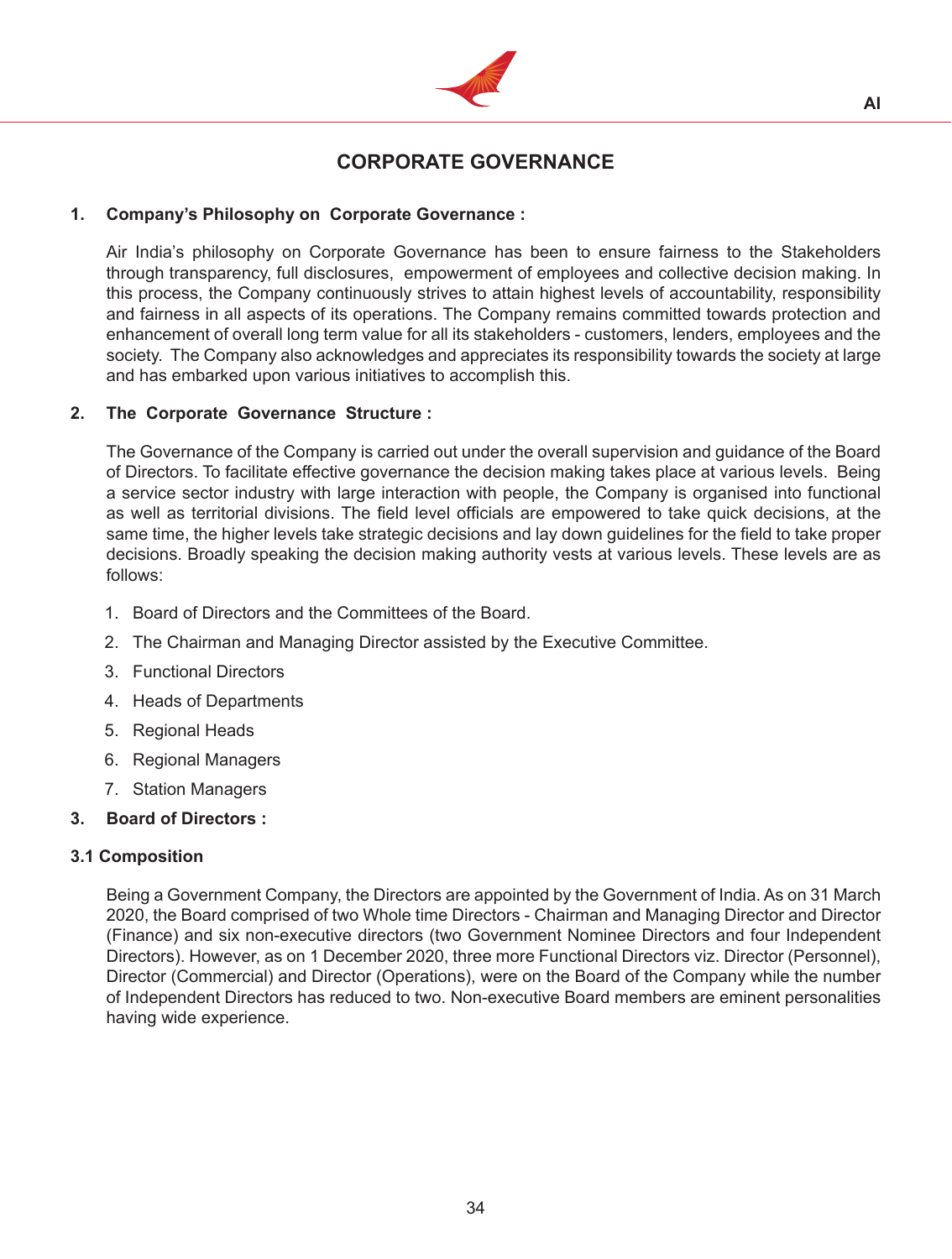

# **BOARD OF DIRECTORS AS ON 31 MARCH 2020**

Dr R K Tyagi **Independent Director** Dr Syed Zafar Islam Independent Director Shri Kumar Mangalam Birla **Independent Director** Smt Daggubati Purandeswari lndependent Director Shri Vinod Hejmadi Director (Finance)

Shri Rajiv Bansal Chairman & Managing Director Shri Vimalendra A Patwardhan Jt. Secretary & Financial Advisor – Ministry of Civil Aviation Shri Satyendra Kumar Mishra **Influence July Secretary, Ministry of Civil Aviation** 

# **3.2 Board/Committee Meetings and Procedures**

While the CMD and Functional Directors are whole time directors who are in charge of the day to day operations of the Company, strategic decisions are taken under the overall supervision and guidance of Board of Directors which include Government Nominee Directors and Independent Directors. The Board functions either as a full Board or through its constituted Committees. Meetings of the Board and the Committees are held at regular intervals. Statutory requirements relating to minimum number of meetings and time gap between two consecutive meetings are complied with. In case of exigencies, the Resolutions are passed by circulation. Video Conferencing facility is also offered to the Directors. Company Secretary assists in all the meetings of the Board and Committees and prepares Draft Minutes of such meetings.

#### **3.3 Meetings of the Board**

 During the year all meetings of the Board were chaired by the CMD. Seven Meetings of the Board of Directors were held during the FY 2019-20 on 1 April 2019, 2 May 2019, 12 July 2019, 7 August 2019, 4 October 2019, 22 October 2019 and 30 December 2019. The attendance of the Directors was as follows:

| <b>Name of Director</b>          | No of<br><b>Meetings</b><br>held<br>during<br>tenure in<br>FY 2019-20 | <b>Attendance</b><br>in Board<br><b>Meetings</b><br>held during<br>the year | <b>Whether</b><br>attended<br><b>Adjourned</b><br><b>AGM held</b><br>on 31<br><b>December</b><br>2019 | No. of<br><b>Directorships</b><br>in Companies | No. of<br><b>Committee</b><br><b>Memberships</b><br>across all<br>companies |
|----------------------------------|-----------------------------------------------------------------------|-----------------------------------------------------------------------------|-------------------------------------------------------------------------------------------------------|------------------------------------------------|-----------------------------------------------------------------------------|
| A. EXECUTIVE<br><b>DIRECTORS</b> |                                                                       |                                                                             |                                                                                                       |                                                |                                                                             |
| Shri Ashwani Lohani              | 7                                                                     | 7                                                                           | Yes                                                                                                   | 9                                              | 4                                                                           |
| <b>CMD</b>                       |                                                                       |                                                                             |                                                                                                       |                                                |                                                                             |
| (ceased eff 14 Feb<br>2020)      |                                                                       |                                                                             |                                                                                                       |                                                |                                                                             |
| Shri Rajeev Bansal               | $\overline{0}$                                                        | 0                                                                           | <b>NA</b>                                                                                             | 10                                             | 4                                                                           |
| <b>CMD</b>                       |                                                                       |                                                                             |                                                                                                       |                                                |                                                                             |
| (appointed eff 14 Feb<br>2020)   |                                                                       |                                                                             |                                                                                                       |                                                |                                                                             |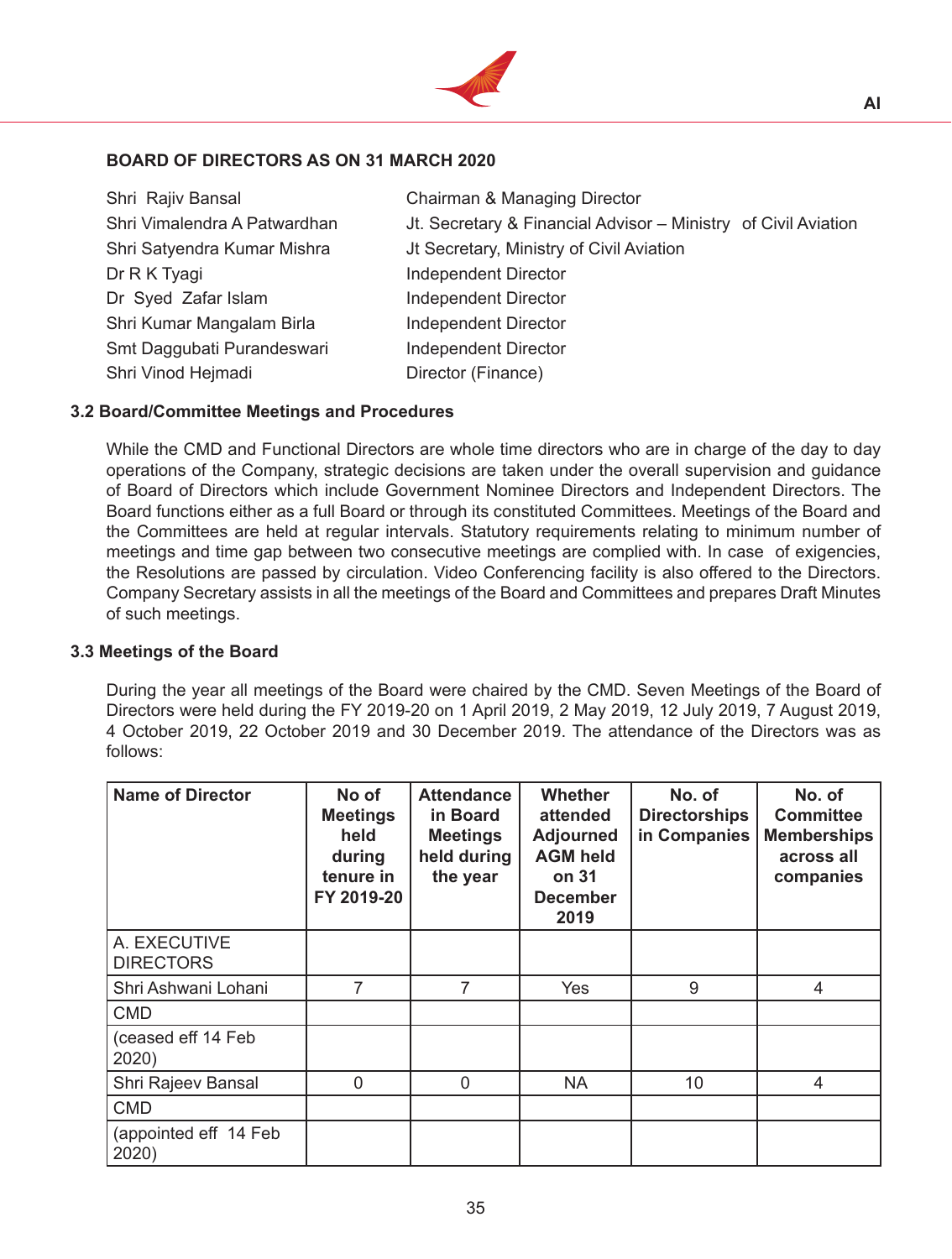

| <b>Name of Director</b>                                      | No of<br><b>Meetings</b><br>held<br>during<br>tenure in<br>FY 2019-20 | <b>Attendance</b><br>in Board<br><b>Meetings</b><br>held during<br>the year | <b>Whether</b><br>attended<br><b>Adjourned</b><br><b>AGM held</b><br>on 31<br><b>December</b><br>2019 | No. of<br><b>Directorships</b><br>in Companies | No. of<br><b>Committee</b><br><b>Memberships</b><br>across all<br>companies |
|--------------------------------------------------------------|-----------------------------------------------------------------------|-----------------------------------------------------------------------------|-------------------------------------------------------------------------------------------------------|------------------------------------------------|-----------------------------------------------------------------------------|
| Shri Vinod Hejmadi                                           | $\overline{7}$                                                        | $\overline{7}$                                                              | <b>No</b>                                                                                             | $\overline{7}$                                 | 15                                                                          |
| Director (Finance)                                           |                                                                       |                                                                             |                                                                                                       |                                                |                                                                             |
| <b>B. GOVT NOMINEE</b><br><b>DIRECTORS</b>                   |                                                                       |                                                                             |                                                                                                       |                                                |                                                                             |
| Shri S K Mishra                                              | $\overline{7}$                                                        | $\overline{7}$                                                              | <b>No</b>                                                                                             | $\overline{4}$                                 | $\overline{7}$                                                              |
| Shri Arun Kumar                                              | $\overline{2}$                                                        | $\overline{2}$                                                              | <b>NA</b>                                                                                             | 8                                              | 6                                                                           |
| (ceased eff 10 Jul 2019)                                     |                                                                       |                                                                             |                                                                                                       |                                                |                                                                             |
| Shri Praveen Garg                                            | 3                                                                     | $\overline{2}$                                                              | <b>No</b>                                                                                             | $\overline{7}$                                 | 6                                                                           |
| (appointed eff 31 Aug<br>2019 and ceased eff 18<br>Feb 2020) |                                                                       |                                                                             |                                                                                                       |                                                |                                                                             |
| Shri V Patwardhan                                            | $\overline{0}$                                                        | $\Omega$                                                                    | <b>NA</b>                                                                                             | 8                                              | 8                                                                           |
| (appointed eff 18 Feb<br>2020)                               |                                                                       |                                                                             |                                                                                                       |                                                |                                                                             |
| C. INDEPENDENT<br><b>DIRECTORS</b>                           |                                                                       |                                                                             |                                                                                                       |                                                |                                                                             |
| Dr R K Tyagi                                                 | $\overline{7}$                                                        | 6                                                                           | <b>No</b>                                                                                             | 4                                              | 5                                                                           |
| Dr Syed Zafar Islam                                          | $\overline{7}$                                                        | $\overline{7}$                                                              | <b>No</b>                                                                                             | <b>NIL</b>                                     | 3                                                                           |
| Shri Kumar Mangalam<br><b>Birla</b>                          | $\overline{7}$                                                        | 3                                                                           | <b>No</b>                                                                                             | 17                                             | 3                                                                           |
| Smt Daggubati<br>Purandeswari                                | $\overline{7}$                                                        | 1                                                                           | <b>No</b>                                                                                             | <b>NIL</b>                                     | 1                                                                           |

Note:

- 1. None of the Directors are related to each other;
- 2. None of the Directors have any pecuniary relationship or transactions with the Company, except remuneration including sitting fees for which they are entitled;
- 3. The Directorships/Committee Memberships in other Companies are based on the latest disclosures received from the respective Director.

# **4. Board Sub-Committees:**

 The Board has been assisted by Board Sub-Committees and the Company Secretary acts as the Secretary to all the Board Committees. The Board Committees deliberate and recommend to the Board the proposals falling under their Terms of Reference and the final authority to decide on the matters is with the Board. The details inter-alia, pertaining to composition, brief of Terms of Reference (ToR), meetings and attendance at the Committee Meetings of the Company is enumerated below: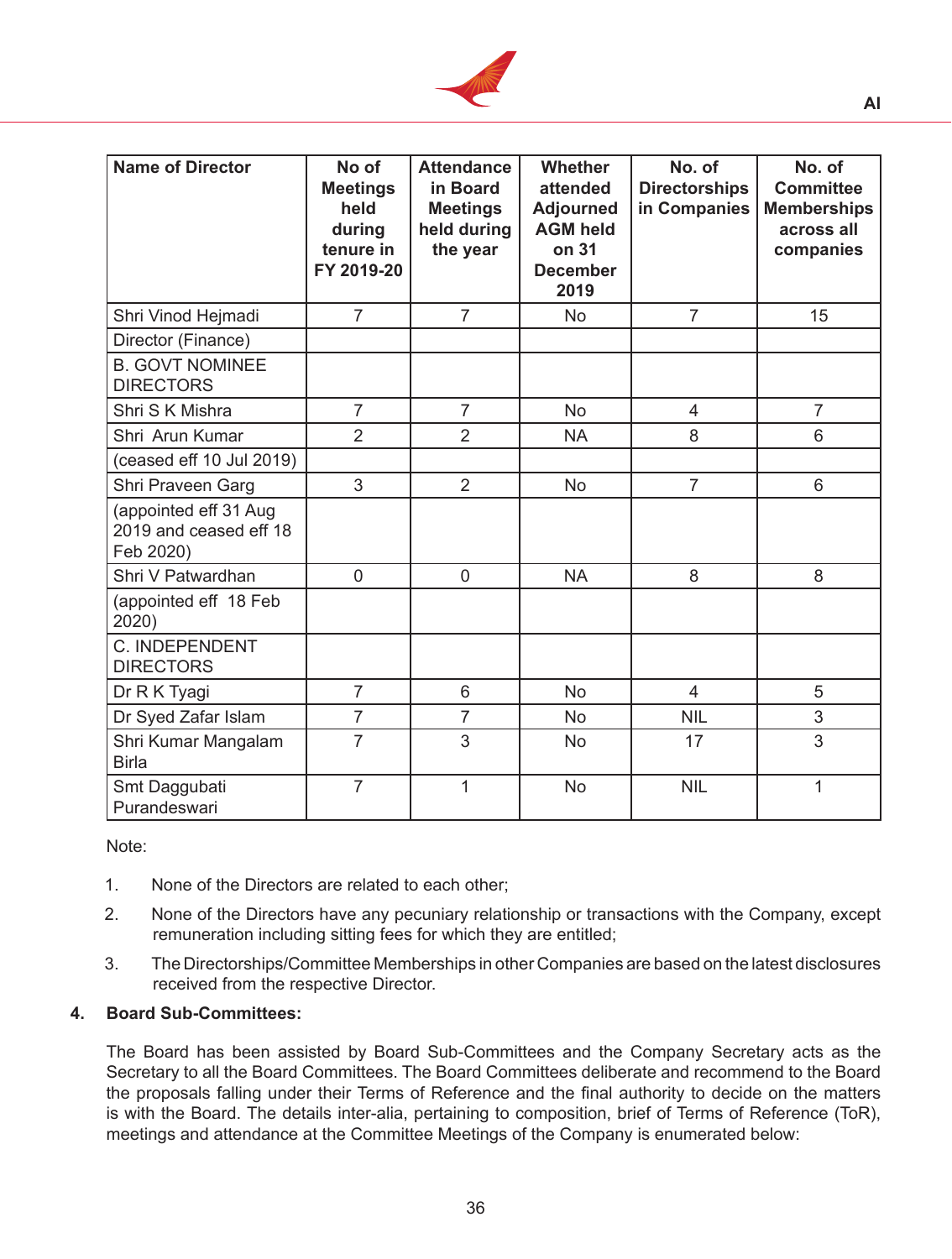

# **4.1 Audit Committee**

 As on 31 March 2020, Audit Committee consists of three Members out of which two are Independent Directors. The Audit Committee assists the Board to fulfill its Corporate Governance and overseeing responsibilities in relation to its financial reporting, internal control systems, risk management systems and internal and external audit functions. While the Director (Finance) and Head of Internal Audit permanent invitees, the Chairman and Managing Director and Statutory Auditors attend as Special Invitees.

 During the year under review, five meetings of the Audit Committee were held during the year 2019-20. The details of members including change, if any, in their tenure, number of meetings held during the year and the attendance of the members are given below:

| <b>Name of Director</b>                                   | Category | No. of Meetings held<br>during tenure | <b>Attendance</b><br>by Directors |
|-----------------------------------------------------------|----------|---------------------------------------|-----------------------------------|
| Dr Syed Zafar Islam                                       | Chairman | 5                                     | 5                                 |
| <b>Independent Director</b>                               |          |                                       |                                   |
| Dr R.K. Tyagi                                             | Member   | 5                                     | $\overline{4}$                    |
| <b>Independent Director</b>                               |          |                                       |                                   |
| Shri Arun Kumar                                           | Member   | 1                                     |                                   |
| Additional Secretary and Financial Advisor                |          |                                       |                                   |
| (ceased eff 10 Jul 2019)                                  |          |                                       |                                   |
| Shri Praveen Garg                                         | Member   | 3                                     | $\overline{2}$                    |
| Additional Secretary and Financial Advisor                |          |                                       |                                   |
| (appointed eff 31 Aug 2019 and ceased eff 18<br>Feb 2020) |          |                                       |                                   |
| Shri V Patwardhan                                         | Member   | 0                                     | 0                                 |
| Joint Secretary and Financial Advisor                     |          |                                       |                                   |
| (appointed eff 18 Feb 2020)                               |          |                                       |                                   |

 The Terms of Reference of the Audit Committee have been approved by the Board, taking into account the provisions of r Section 177 of the Companies Act, 2013 and guidelines on Corporate Governance for CPSEs 2010, issued by the Department of Public Enterprises (DPE) and include the following:

- Oversight of the company's financial reporting process and the disclosure of its financial information to ensure that the financial statement is correct, sufficient and credible.
- Recommending to the Board the fixation of audit fees of external auditors and also approval for payment for any other services
- Reviewing, with the management, the annual financial statements before submission to the Board for approval, with particular reference to:
	- a. Matters required to be included in the Directors' Responsibility Statement to be included in the Board's report in terms of section 134(5) of the Companies Act, 2013;
	- b. Changes, if any, in accounting policies and practices and reasons for the same;
	- c. Major accounting entries involving estimates based on the exercise of judgment by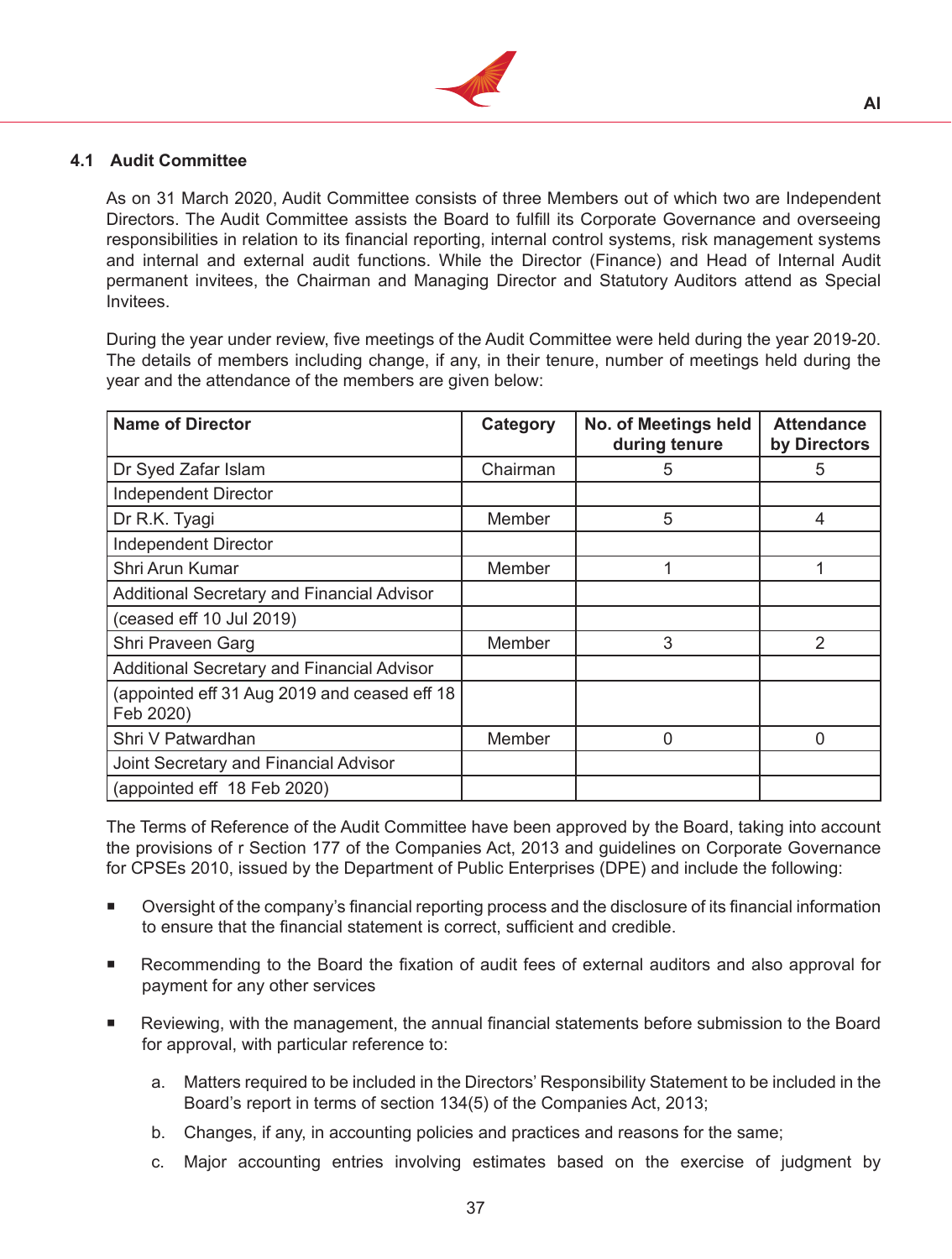

management;

- d. Significant adjustment made in the financial statements arising out of audit findings;
- e. Compliance with legal requirements relating to financial statements;
- f. Disclosure of any related party transactions; and
- g. Qualifications in the draft audit report.
- Reviewing with the management, adequacy of internal audit function, coverage and frequency of internal audit, performance of internal auditors and adequacy of the internal control systems;
- Discussion with internal auditors and/or statutory auditors any significant findings and follow up there on.
- Reviewing the findings of any internal investigations by the internal auditors/auditors/agencies into matters where there is suspected fraud or irregularity or a failure of internal control systems of a material nature and reporting the matter to the Board.
- Discussion with statutory auditors before the audit commences, about the nature and scope of audit as well as post-audit discussion to ascertain any area of concern.
- To look into the reasons for substantial defaults in the payment to the debenture holders, and creditors.
- To review the functioning of the Whistle Blower mechanism.
- To review the follow up action on the audit observations of the C&AG audit.
- To review the follow up action taken on the recommendations of the Committee on Public Undertakings of the Parliament.
- Provide an open avenue of communication between the independent auditor, internal auditor and the Board of Directors.
- Review all related party transactions in the company.
- Review with the independent auditor the co-ordination of audit efforts to assure completeness of coverage, reduction of redundant efforts and the effective use of all audit resources.
- Consider and review the following with the independent auditor and the management:
	- a) The adequacy of internal controls including computerized information system controls and security, and
	- b) Related findings and recommendations of the independent auditor and internal auditor, together with the management responses.
- Consider and review the following with the management, internal auditor and the independent auditor:
	- a) Significant findings during the year, including the status of previous audit recommendations
	- b) Any difficulties encountered during audit work including and restrictions on the scope of activities or access to required information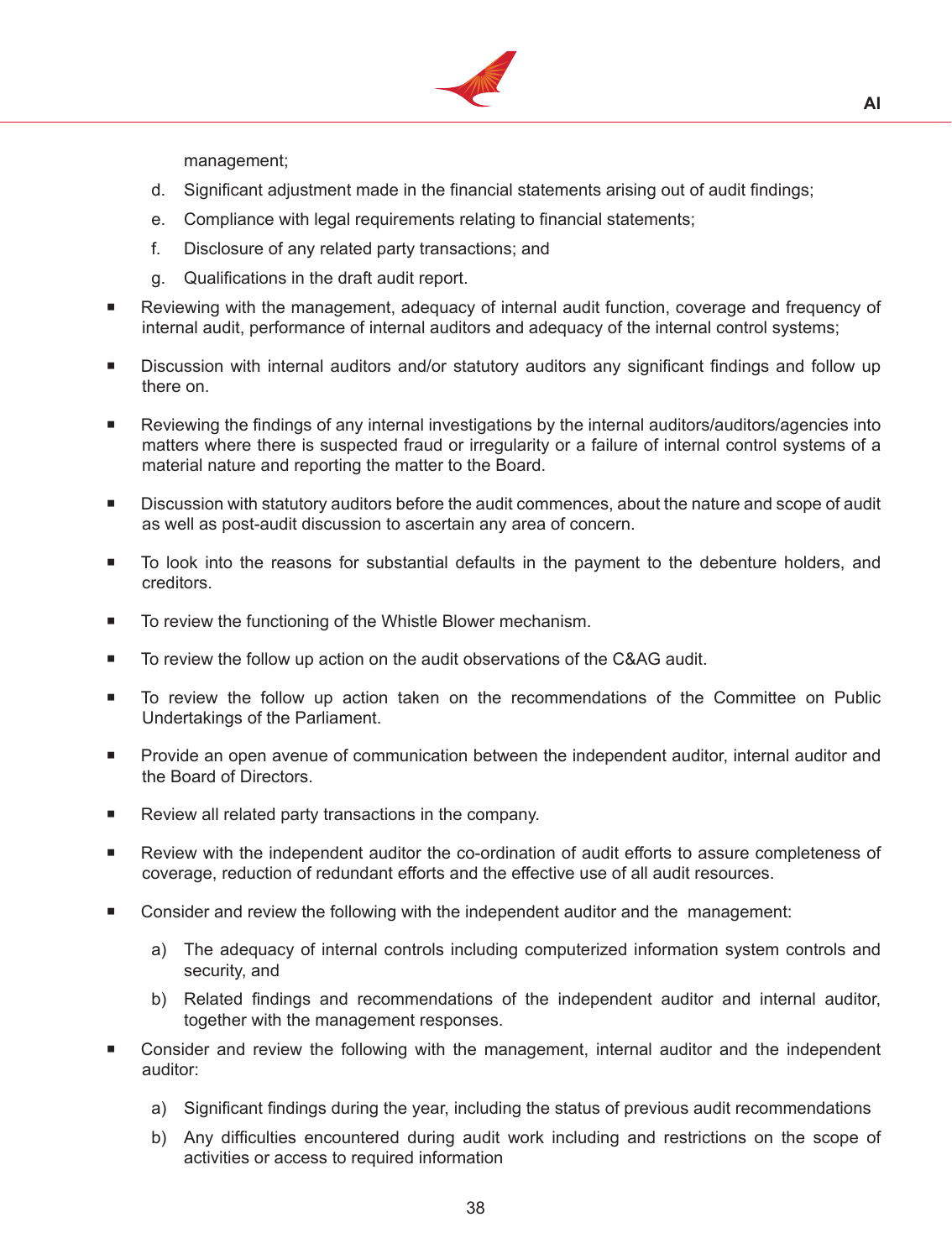

- Commensurate with its role, the Audit Committee is invested by the Board of Directors with sufficient powers, which include the following:
	- a) To investigate any activity within its terms of reference.
	- b) To seek information on and from any employee.
	- c) To obtain outside legal or other professional advice, subject to the approval of the Board of Directors.
	- d) To secure attendance of outsiders with relevant expertise, if it considers necessary.
	- e) To protect whistle blowers.

# **4.2 Corporate Social Responsibility (CSR) and Sustainability Committee**

 The Board constituted its Corporate Social Responsibility and Sustainability Committee on 11 December 2012 to approve and review sustainability development projects from time to time. As on 31 March 2020, following were the Members of the CSR and Sustainability Committee:

| Shri K.M.Birla                      | Chairman      |
|-------------------------------------|---------------|
| Dr.R.K.Tyagi                        | l Member      |
| Smt.D.Purandeswari                  | l Member      |
| Director (Finance)                  | l Member      |
| Shri Ashwani Sehgal, GM - Personnel | Nodal Officer |

 The objective of this Committee is to review, monitor and provide strategic directions to the Company's CSR and sustainability practices, guide the Company in integrating its social and environmental objectives with its business strategies. The Committee shall also formulate and monitor the CSR Policy and recommend to the Board the annual CSR Plan of the Company. The Terms of Reference of this Committee are as under:

- i. Formulate and recommend to the Board, a Corporate Social Responsibility Policy which shall indicate the activities to be undertaken by the company as specified;
- ii. Recommend the amount of expenditure to be incurred on the various CSR activities; and
- iii. Monitor the Corporate Social Responsibility Policy of the company from time to time.

 However, it may be noted that in view of the losses made by the Company, no contribution is made towards CSR in terms of Companies Act 2013.

# **4.3 Nomination and Remuneration Committee**

 Based on the Terms of Reference as per Section 178 of the Companies Act, 2013, DPE Guidelines on Corporate Governance for CPSEs, 2010 and the administrative requirements of the Company, the Nomination and Remuneration Committee (NRC) has been constituted. As on 31 March 2020, the NRC comprised of the following:

| Dr. R.K.Tyagi                         | Chairman |
|---------------------------------------|----------|
| <b>Chairman and Managing Director</b> | Member   |
| Dr. Syed Zafar Islam                  | l Member |
| Shri K.M.Birla                        | l Member |
| Joint Secretary, MOCA                 | Member   |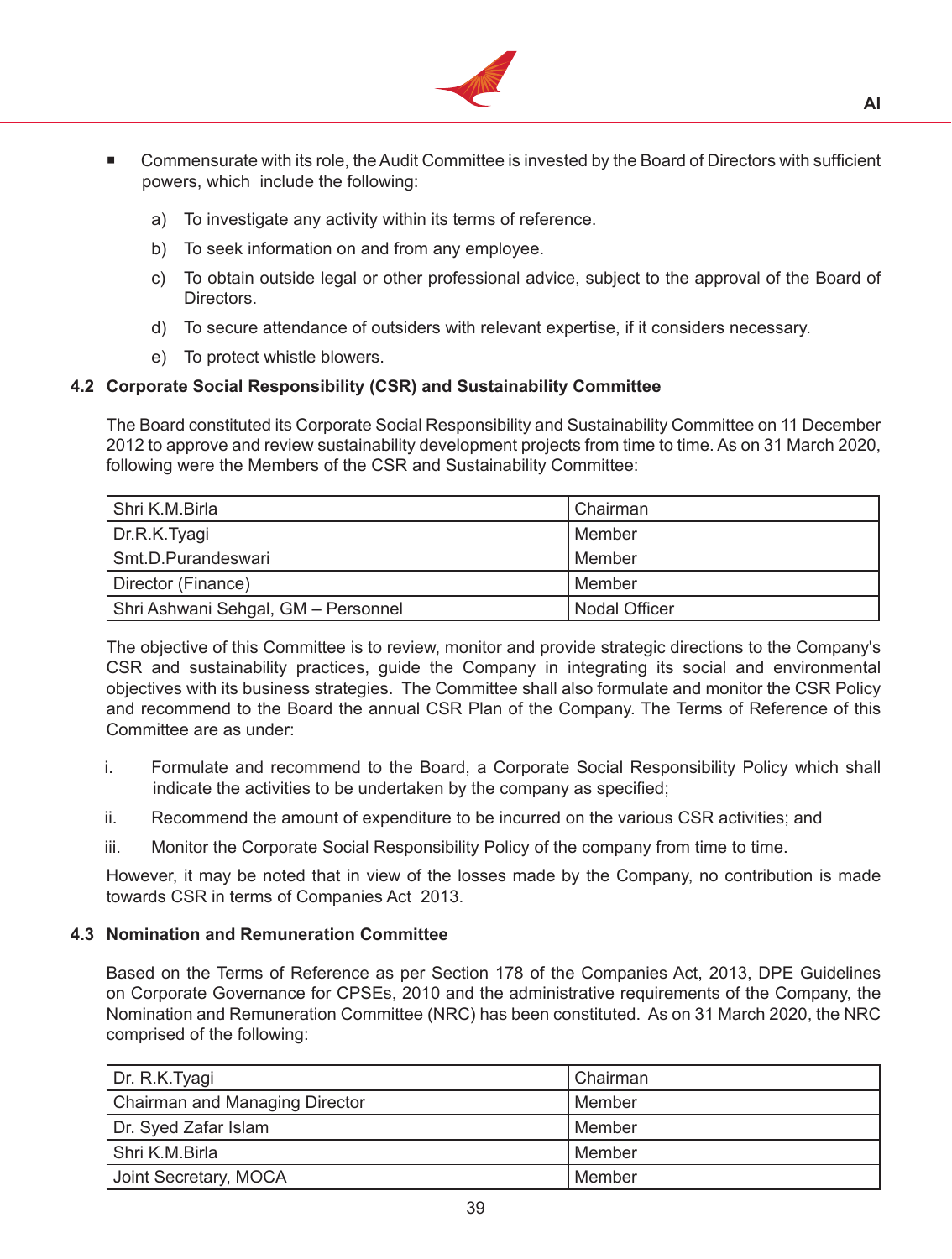

 The Company, being a Government Company, the appointment, tenure and remuneration of Directors are decided by the Government of India. The provisions of the Companies Act, 2013, relating to appointment of Directors, policy relating to the remuneration of Directors and performance evaluation pertaining to NRC shall not be applicable to Government companies.

The Committee shall recommend nomination to the key positions of Executive Directors and CEOs of subsidiaries. In case of hiring of specialized human resources (on contract) the Committee shall decide the remuneration keeping in view the market practices.

The Nomination and Remuneration Committee did not meet during the year under review.

#### **4.3.1 Remuneration to Directors**

 Air India being a Government Company, the appointment and remuneration payable to its Whole-time Directors is determined by the Government of India. The non-official part-time (Independent) Directors are paid Sitting Fees for Board Meetings and Sub Committee Meetings of the Board attended by them. Air India does not have a policy of paying commission on profits to any of the Directors of the Company.

 The details of remuneration of Directors are given below:

| <b>Names of Directors</b> |                               | All elements of remuneration packages of the Directors<br>i.e. salary, benefits, bonus, pension, etc. |        |     |             |  |  |  |
|---------------------------|-------------------------------|-------------------------------------------------------------------------------------------------------|--------|-----|-------------|--|--|--|
|                           | Salary &<br><b>Allowances</b> |                                                                                                       |        |     |             |  |  |  |
| Shri Ashwani Lohani       | 16,86,026                     | Nil                                                                                                   | 32,400 | Nil | 17, 18, 426 |  |  |  |
| Shri V Hejmadi            | 29,20,472                     | 2,35,908                                                                                              | 43,200 | Nil | 31,99.590   |  |  |  |

#### a. Executive Directors

#### b. **Independent Directors**

 The Independent Directors are paid sitting fees at Rs 20,000 for each meeting of the Board and Rs 10,000 for each meeting of the Committee attended by them. The sitting fees paid to the independent directors during the year is given below:

| Dr R K Tyagi               | Rs. 2,10,000 |
|----------------------------|--------------|
| Dr Syed Zafar Islam        | Rs. 2,00,000 |
| Shri K.M. Birla            | Rs. 60,000   |
| Smt Daggubati Purandeswari | Rs. 20,000   |

# c. Government Nominee Directors

Government Nominee Directors are neither paid any remuneration nor sitting fees.

# **4.3.2Stock Option**

The Company has not introduced any Stock Option Scheme.

# **4.4 Human Resources (HR) Committee**

 The Terms of Reference of the HR committee are to assist the Board by reviewing and finalising Service Regulations, Passage Regulations, Recruitment Procedure, Promotion Policy, Medical Benefit Scheme,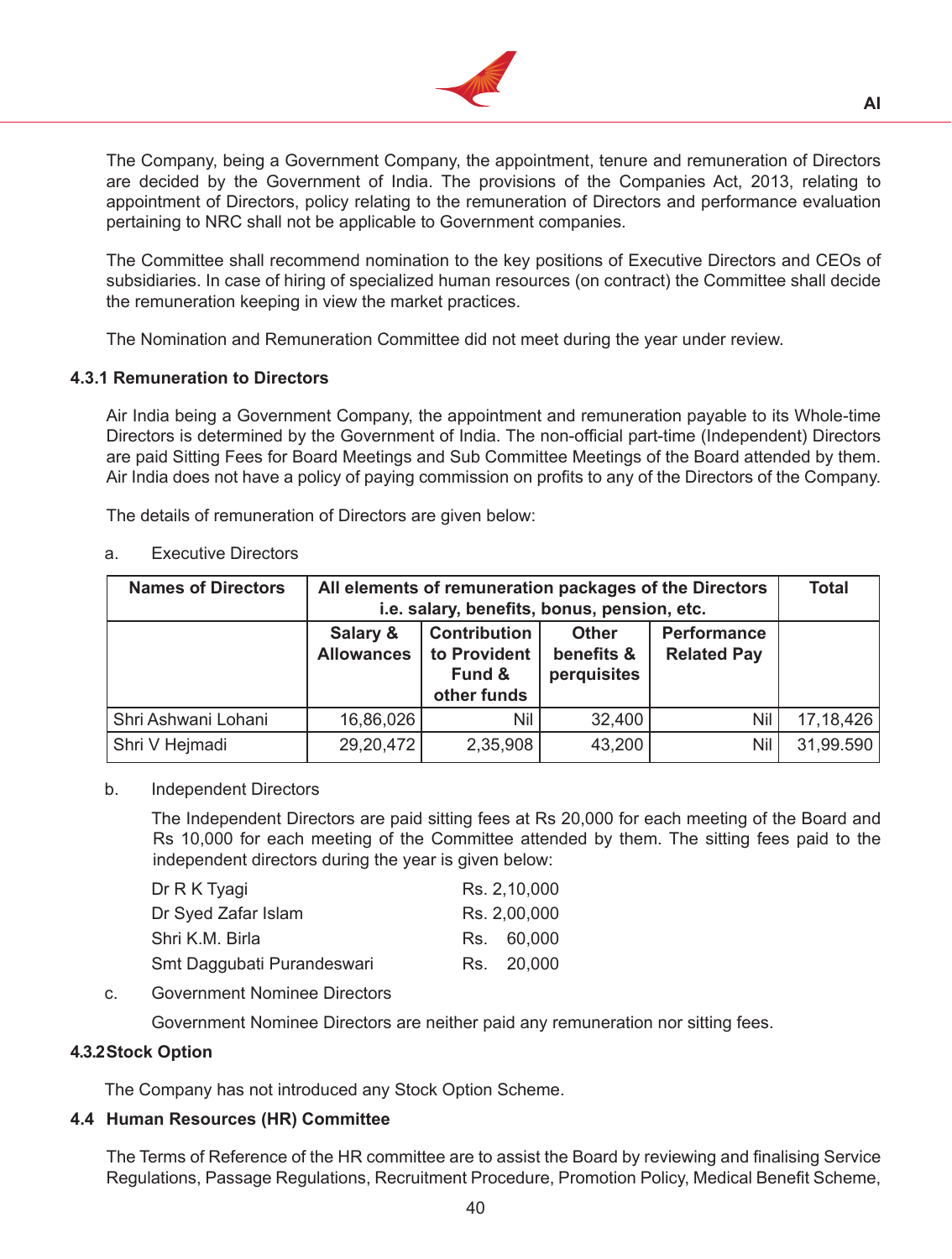

Foreign Posting Policies, organisation structure, etc. As on 31 March 2020, the following were the Members of the HR Committee:

| Dr.R.K.Tyagi                    | Chairman |
|---------------------------------|----------|
| <sup>I</sup> Director (Finance) | Member   |
| Joint Secretary, MOCA           | Member   |

 The HR Committee met once during the year, on 26 April 2019, wherein all the members were present.

#### **4.5 Share Allotment Committee**

The Share allotment Committee considers the allotment of shares, issuance of Share certificates and other matters incidental thereto. As on 31 March 2020, the following were the Members of the Share Allotment Committee:

| Joint Secretary & Financial Advisor, MoCA | Chairman |
|-------------------------------------------|----------|
| Joint Secretary, MoCA                     | l Member |
| Director (Finance)                        | Member   |

The Committee did not meet during the year under review.

#### **4.6 Flight Safety Committee**

The Flight Safety Committee was constituted as per the directives of the Ministry of Civil Aviation. The Terms of Reference are to review and monitor all safety related matters and to close the Audit findings in a timely manner. The Committee may carry out inspections for this purpose. ED and Chief of Flight Safety is a permanent invitee and the Committee met three times, during the year under review. As on 31 March 2020, the following were the Members of the Flight Safety Committee:

| Dr.R.K.Tyagi          | l Chairman |
|-----------------------|------------|
| Joint Secretary, MOCA | l Member   |
| Director (Finance)    | l Member   |
| Director (Operations) | l Member   |

#### **4.7 Consumer Satisfaction Committee**

The Terms of Reference of this Committee are to look into the various areas relating to customer interests/facilities, such as food on board, marketing schemes, loyalty programme, business deals with corporate houses, schemes like Maharaja Direct, etc. As on 31 March 2020, the following were the Members of the Consumer Satisfaction Committee:

| Shri K.M.Birla        | Chairman         |
|-----------------------|------------------|
| Dr.Syed Zafar Islam   | Member           |
| Director (Commercial) | Member, Convenor |

 ED-Customer Services and ED-Inflight Services are permanent invitees to this Committee. No meeting was held during the year.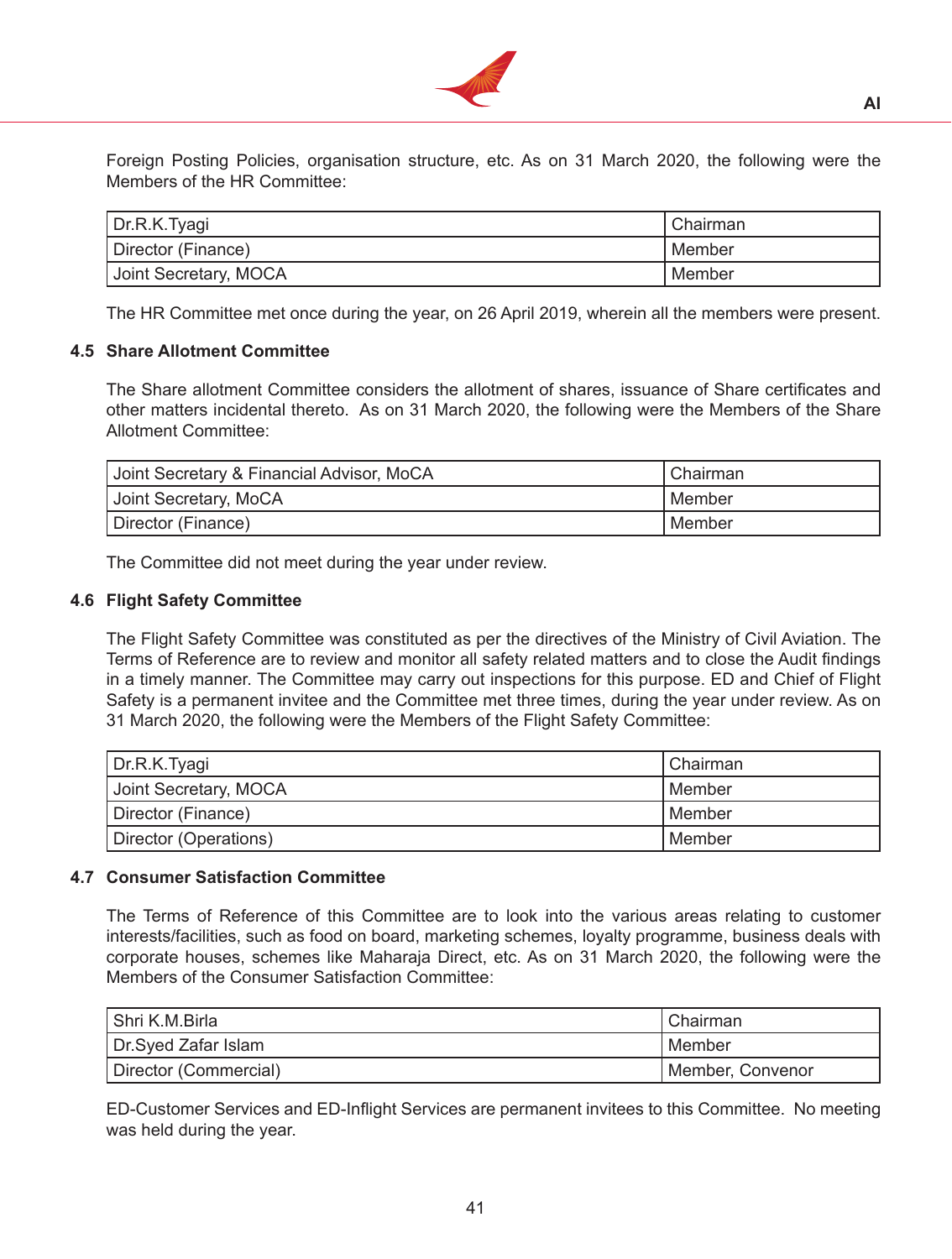

# **4.8 Executive Management Committee**

The Executive Management Committee (EMC) forms an integral part of the Governance structure. Presided over by the Chairman and Managing Director, all the functional Directors and heads of all Departments shall be members of the EMC.

 The primary role of the Committee is strategic management of the Company's businesses within Board approved direction / framework and realization of Company goals, as well as to enable decision making through multi-functional inputs apart from enhancing participation involvement and commitment of Functional Heads in the Corporate Governance and to ensure ethical and efficient conduct of the affairs of the Company. All subjects coming before the Board are first placed before the EMC and a reasoned decision is arrived at. The deliberations of the EMC, in such cases are placed before the Board.

# **5. Meeting of Non official Independent Directors**

 As required under Schedule IV of the Companies Act, 2013, the Independent Directors are required to hold atleast one meeting in a year, without the presence of the other Directors and members of management. The meeting was held on 26 September 2019 and all matters mentioned in the Schedule were reviewed.

# **6. Code of Conduct for members of the Board and senior management**

 The Board of Directors has laid down Code of Conduct for the Board members and senior management personnel of the Company. A copy of the Code is available on the website of the Company. All the members of the Board and Senior Management Personnel have affirmed compliance of respective Code of Conduct during the financial year ended on 31 March 2020. A declaration of compliance signed by Chairman & Managing Director of the Company is enclosed with this Annual Report.

# **7. Integrity Pact**

In line with the CVC guidelines, the Company has introduced Integrity Pact (IP) to enhance ethics / transparency in the process of awarding contracts with effect from February 2008. The Integrity Pact has now become a part of tender documents to be signed by the Company and by the vendor (s) / bidder (s) with a value of Rs.100 Million and above.

# **8. Annual General Meetings**

 The location, date and time of the AGMs held during the preceding three years are given below:

|                     | Date and time of the | <b>Venue</b>           | <b>Special Resolution</b> |
|---------------------|----------------------|------------------------|---------------------------|
|                     | <b>Meeting</b>       |                        | Passed at the Meeting     |
| 11th Annual General | 29 December 2017     | Airlines House, 113    |                           |
| Meeting             |                      | Gurudwara Rakabganj    |                           |
|                     |                      | Road, New Delhi 110    |                           |
|                     |                      | 001                    |                           |
| 12th Annual General | 26 December 2018     | Airlines House, 113    |                           |
| Meeting             |                      | Gurudwara Rakabganj    |                           |
|                     |                      | Road, New Delhi 110001 |                           |
| 13th Annual General | 30 December 2019     | Airlines House, 113    |                           |
| Meeting             |                      | Gurudwara Rakabganj    |                           |
|                     |                      | Road, New Delhi 110001 |                           |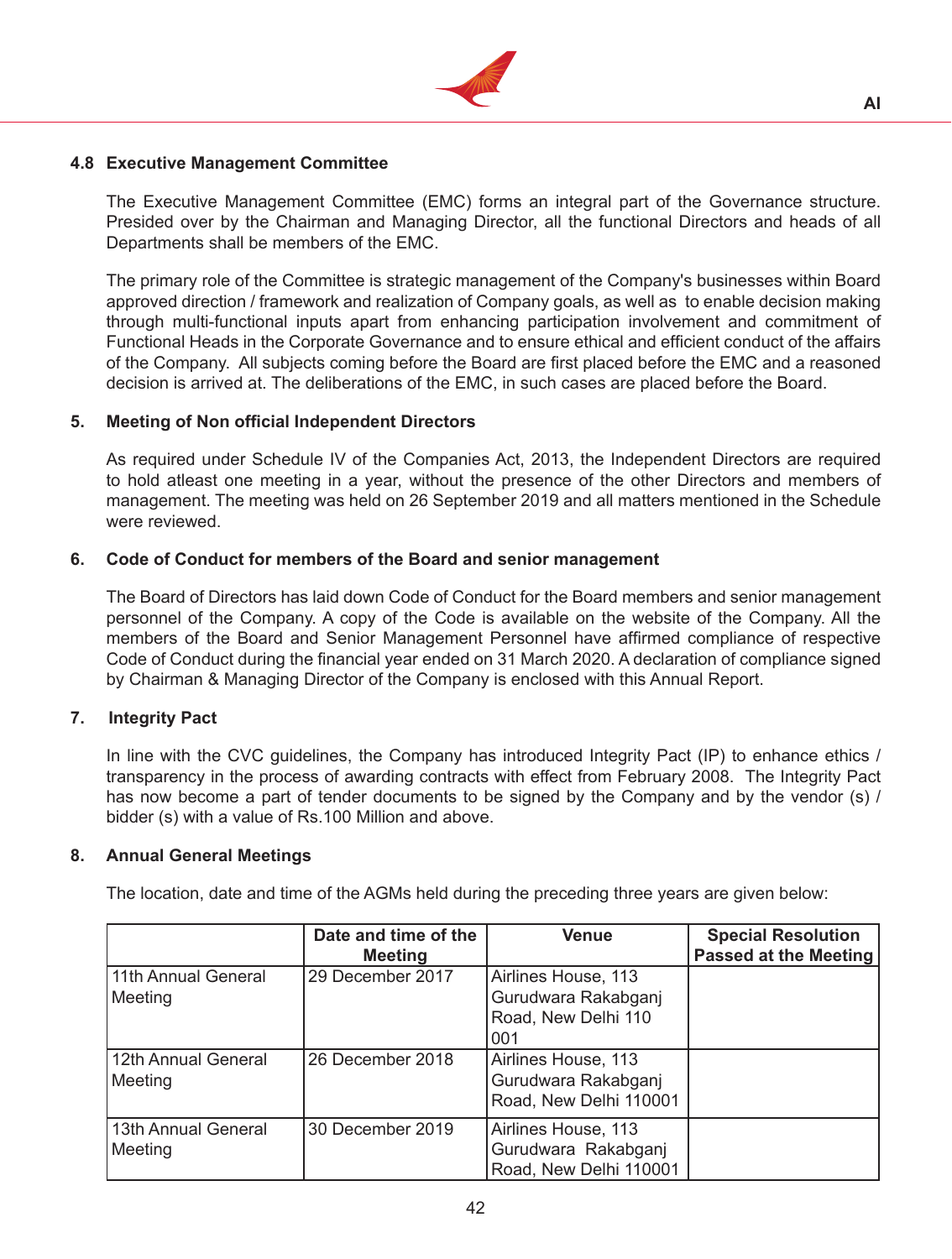

|                               | Date and time of the | <b>Venue</b>                                 | <b>Special Resolution</b>    |
|-------------------------------|----------------------|----------------------------------------------|------------------------------|
|                               | <b>Meeting</b>       |                                              | <b>Passed at the Meeting</b> |
| <b>Extra Ordinary General</b> | 4 October 2017       | Airlines House, 113                          | To increase the overall      |
| Meeting                       |                      | Gurudwara Rakabgani                          | borrowing limit of the       |
|                               |                      | Road, New Delhi 110001                       | Company                      |
| <b>Extra Ordinary General</b> | 8 November 2019      | Airlines House, 113                          | <b>Alteration of</b>         |
| Meeting                       |                      | Gurudwara Rakabganj                          | Memorandum & Articles        |
|                               |                      | Road, New Delhi 110001 of Association as per |                              |
|                               |                      |                                              | Companies Act, 2013          |

#### **9. Means of communication**

 The Company's website (www.airindia.in) provides a variety on the company profile, financial performance etc. Substantial business happens through the website. Matters of interest to employees are circulated internally from time to time.

#### **10. General Shareholders/Debentureholders information**

- **The total shareholding of the Company is by the Government of India through its nominees.**
- **The shares of the Company are not listed on any Stock Exchange. However, the Non-convertible** Debentures (NCDs) are listed with NSE and BSE. Annual Listing Fees have been paid to the Stock **Exchanges**
- **During the year under review, the Company has redeemed NCDs amounting to Rs 700 crore as per** the terms of repayment
- M/s Link Intime India Pvt Ltd having its address at C-101, 247 Park, L.B.S. Marg, Vikhroli (West), Mumbai 400 083 are the Registrars and Transfer Agents for the debentures of the Company. All matters connected with debenture transfer, transmission, interest payment is handled by the transfer agents.

#### **11. Disclosures**

- **During the year, there were no transactions of material nature with the directors or their relatives or** the management that had potential conflict with the interest of the Company.
- **There were no materially significant related party transactions having potential conflict with the** interests of the Company at large during FY 2019-20. Nevertheless, Related Party Disclosures are included in the notes forming part of the Financial Statements of the Company for the year 2019- 20.
- There were no instances of non-compliance on any matter related to any guidelines issued by the Government during the last three years.
- The Company has complied with the 'Corporate Governance Guidelines for CPSEs' issued by the Department of Public Enterprises as directed by the Ministry of Civil Aviation and quarterly compliance reports have been regularly submitted.
- The Company being PSU, Central Vigilance Commission Guidelines are applicable, which provide adequate safeguard against victimization of employees.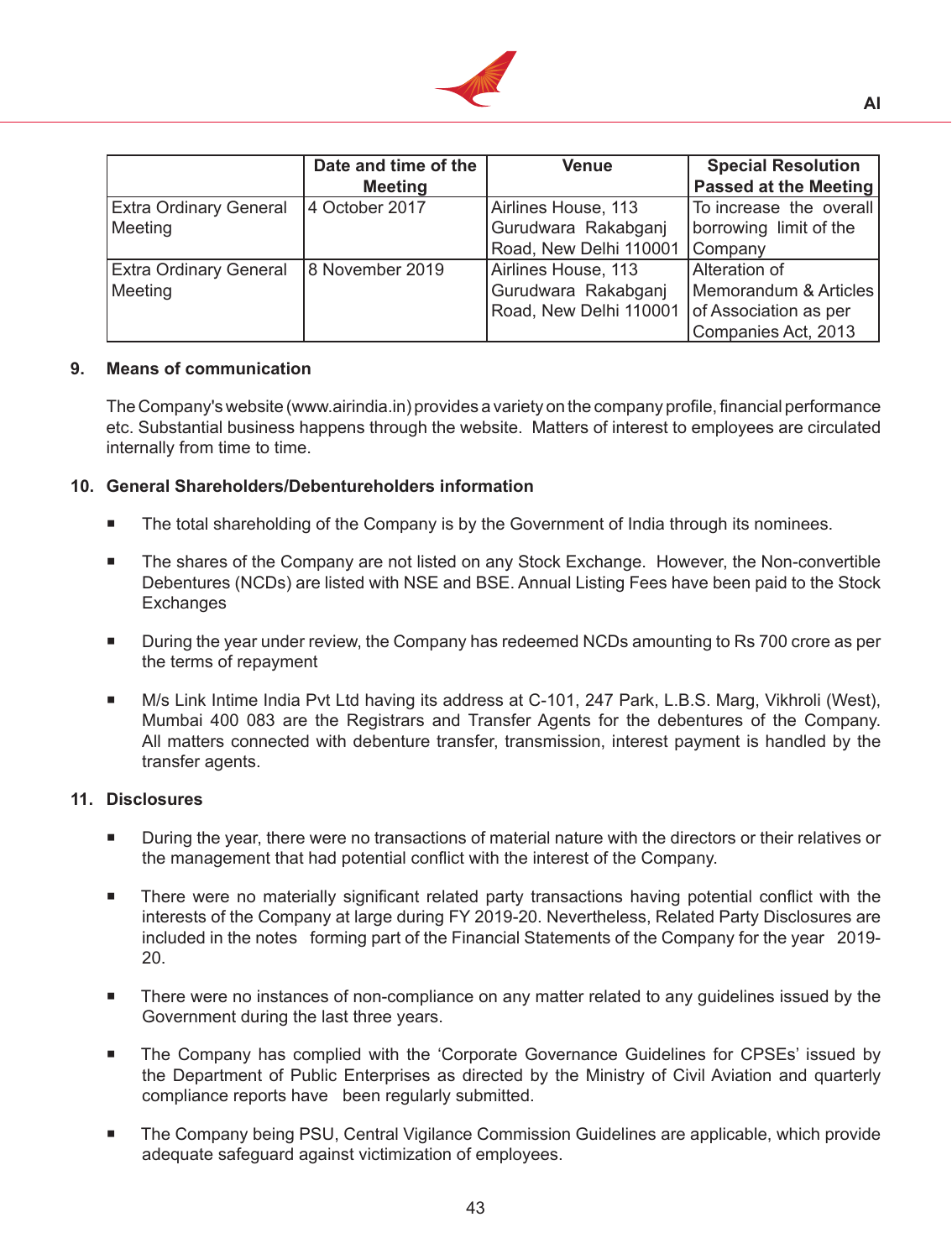

# **CODE OF CONDUCT**

# **DECLARATION**

I hereby declare that all the Board Members & Senior Management Personnel have affirmed compliance with the Code of Conduct as adopted by the Board of Directors for the year ended 31 March 2020.

 Sd/- **(Rajiv Bansal)** Chairman & Managing Director Air India Ltd.

Place : New Delhi Date : 27 January 2021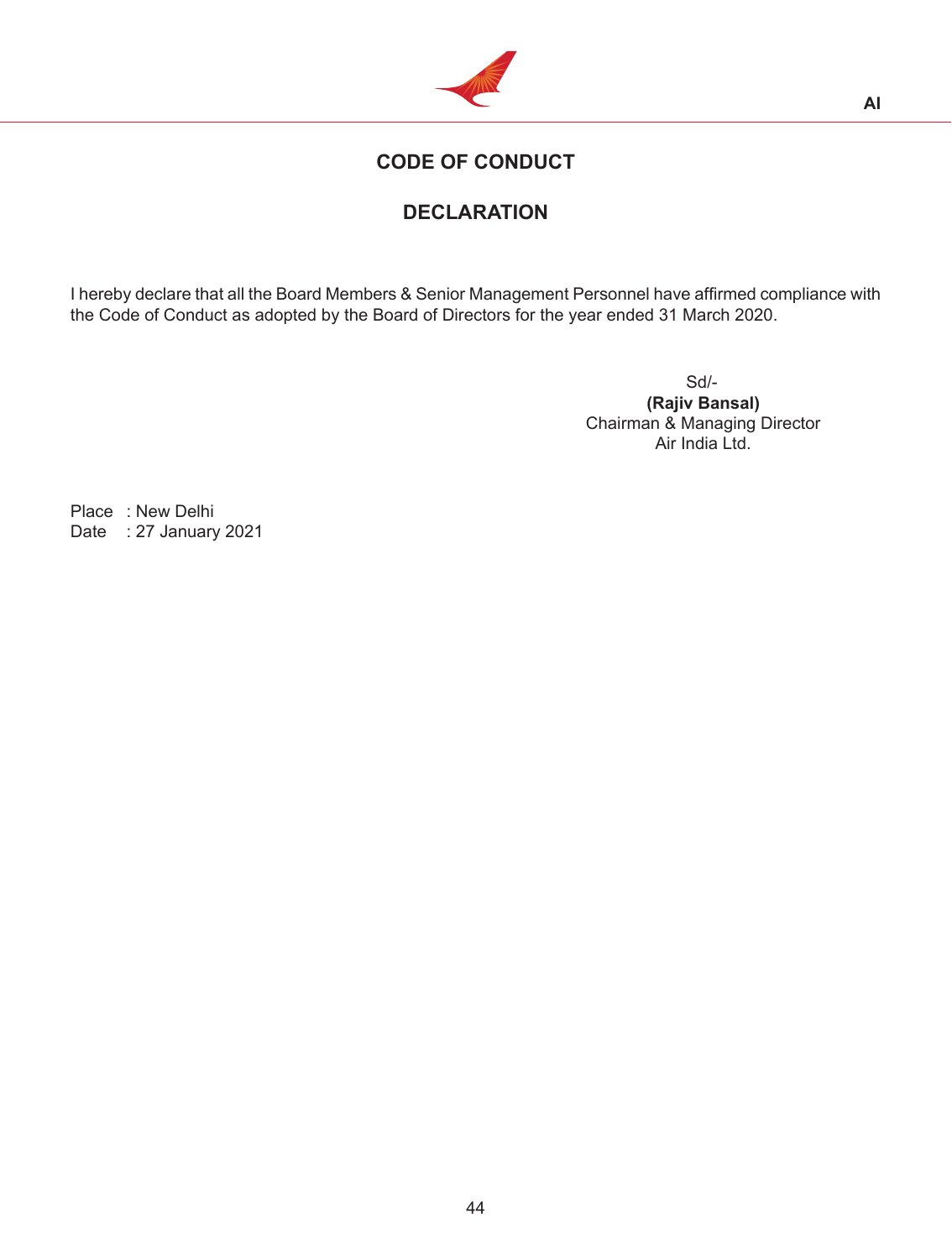

# **ANNUAL STATEMENT SHOWING REPRESENTATION OF THE PERSONS WITH DISABILITIES IN SERVICE AS ON 1 JANUARY 2020 AND DIRECT RECRUITMENT / PROMOTION DURING THE CALENDAR YEAR 2020**

# **NAME: AIR INDIA LIMITED**

|              | <b>Representation of VH/</b><br>HH/OH as on 1.1.2020 |           |           |    | Number of Appointments made during the Calendar Year 2019 |                          |           |    |                               |           |           |                          |       |                          |                           |    |
|--------------|------------------------------------------------------|-----------|-----------|----|-----------------------------------------------------------|--------------------------|-----------|----|-------------------------------|-----------|-----------|--------------------------|-------|--------------------------|---------------------------|----|
|              |                                                      |           |           |    | <b>By Direct</b><br>Recruitment-2019                      |                          |           |    | <b>By Promotion -</b><br>2019 |           |           |                          |       |                          | <b>By Deputation-2019</b> |    |
| Group        | Total                                                | <b>VH</b> | <b>HH</b> | OH | Total                                                     | <b>VH</b>                | <b>HH</b> | OH | Total                         | <b>VH</b> | <b>HH</b> | OH                       | Total | <b>VH</b>                | HH                        | OH |
| "A"          | 5129                                                 | 3         |           | 23 | $*52$                                                     | ۰                        |           | -  |                               |           |           |                          |       | $\overline{\phantom{0}}$ | ۰                         |    |
| "B"          | 2301                                                 | 3         | 2         | 12 | ۰                                                         |                          |           | -  | 10                            |           |           |                          |       | $\overline{\phantom{0}}$ | ۰                         |    |
| " $C$ "      | 81                                                   | ٠         |           |    | **460                                                     |                          |           | ۰  |                               |           |           | $\overline{\phantom{a}}$ |       | ۰                        | ۰                         |    |
| "D"          | 1773                                                 | 10        | 9         | 16 | ۰                                                         | $\overline{\phantom{0}}$ | ۰         |    | $\overline{\phantom{0}}$      |           |           |                          |       | $\overline{\phantom{0}}$ | ۰                         | ٠  |
| <b>Total</b> | 9284                                                 | 16        | 12        | 51 | 512                                                       |                          |           |    | 11                            |           |           |                          |       |                          |                           |    |

Note: Recruitment carried out in the year 2019 for all the posts were "Fixed Term Contract". There is no reservation for PWDs for the posts of Sr. Trainee Pilot/Trainee Pilot, Sr. Trainee Flight Dispatcher/Trainee Flight Dispatcher and Cabin Crew. For other posts, no PWD candidates appeared for the process.

| Group | Post                                             | Tota |
|-------|--------------------------------------------------|------|
| $A^*$ | Doctor                                           | 08   |
|       | <b>Accounts Executives</b>                       | 17   |
|       | Sr. Tr. Pilot/ Tr. Pilot                         | 21   |
|       | Sr. Tr. Flight Dispatcher/ Tr. Flight Dispatcher | 06   |
| ር**   | Asstt. Controller/ Tr. Controller                | 86   |
|       | Data Entry Operator                              | 70   |
|       | <b>Cabin Crew</b>                                | 172  |
|       | <b>Accounts Clerk</b>                            | 32   |

tal No. of appointments on FTC basis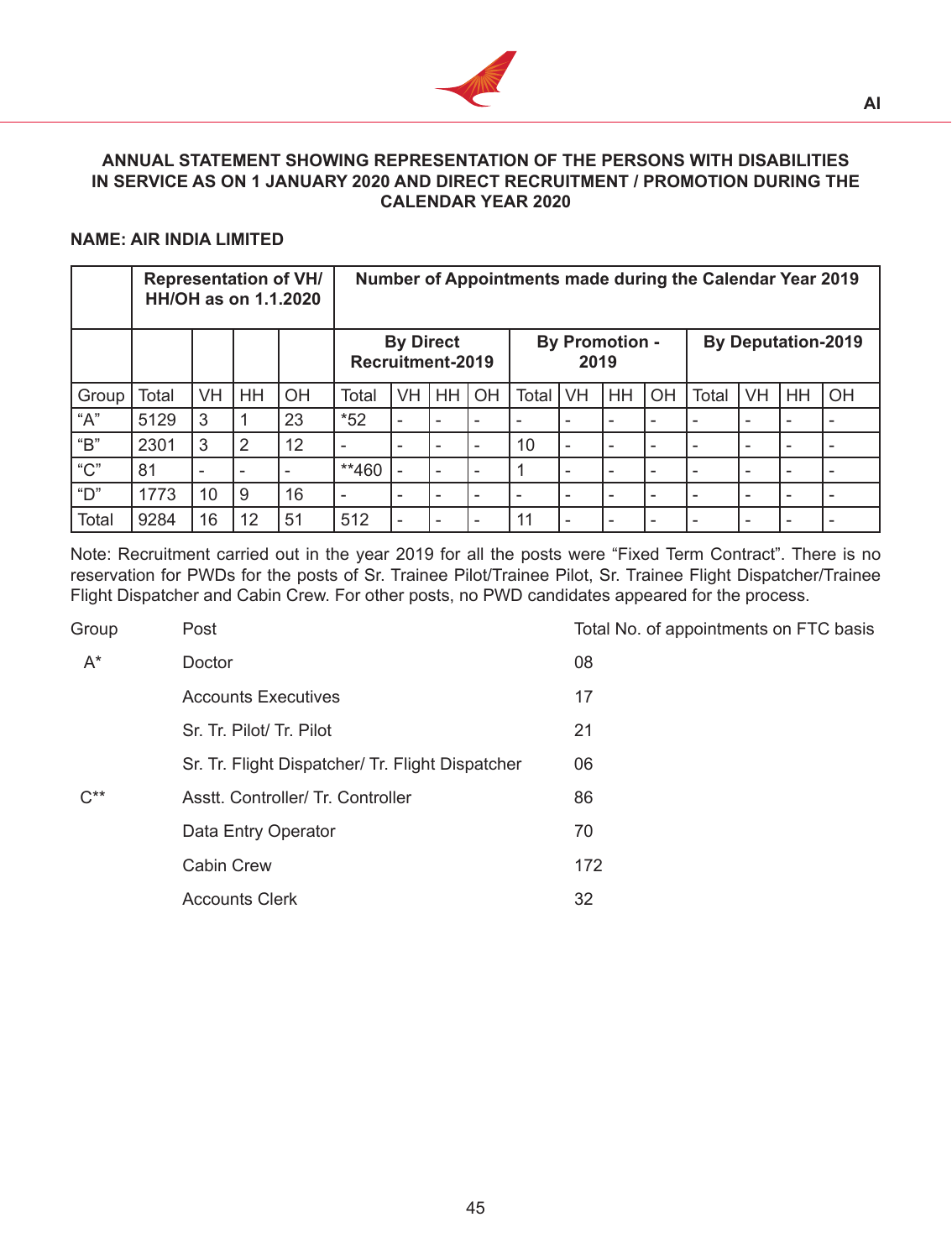

# **SECRETARIAL AUDIT REPORT FOR THE FINANCIAL YEAR ENDED 31ST MARCH, 2020 [PURSUANT TO SECTION 204(1) OF THE COMPANIES ACT, 2013 AND RULE NO.9 OF THE COMPANIES (APPOINTMENT AND REMUNERATION PERSONNEL) RULES, 2014]**

To,

The Members,

Air India Limited,

I have conducted the Secretarial Audit of the compliance of applicable statutory provisions and the adherence to good corporate practices by Air India Limited (hereinafter called 'the Company'). Secretarial Audit was conducted in a manner that provided me a reasonable basis for evaluating the corporate conducts/statutory compliances and expressing my opinion thereon.

Based on my verification of the Company's books, papers, minute books, forms and returns filed and other records maintained by the Company and also the information provided by the Company, its officers, agents and authorized representatives during the conduct of secretarial audit, I hereby report that in my opinion, the Company has during the audit period covering the financial year ended on 31st March, 2020 generally complied with the statutory provisions listed hereunder and also that the Company has proper Board process and compliance mechanism in place to the extent, in the manner and subject to the reporting made hereinafter:

I have examined the books, papers, minute books, forms and returns filed and other records made available to me and maintained by the Air India Limited for the financial year ended on 31st March, 2020 according to the provisions of:

- (i) The Companies Act, 2013 (the Act) and the rules made thereunder subject to the following observations:
	- *a) Debenture Reserves as required under Section 71(4) of the Companies Act, 2013and rules made thereunder is not created in absence of profit.*
- (ii) The Securities Contracts (Regulation) Act, 1956 ('SCRA') and the rules made thereunder;
- (iii) The Depositories Act, 1996 and the Regulations and Bye laws framed thereunder;
- (iv) Foreign Exchange Management Act, 1999 and the rules and regulations made thereunder to the extent of Foreign Direct Investment, Overseas Direct Investment and External Commercial borrowing;

 As confirmed by the Management, the Company does not have Foreign Direct Investment and Overseas Direct Investment.

- (v) The following Regulations and Guidelines prescribed under the Securities and Exchange Board of India Act, 1992 ('SEBI Act') :
	- a) The Securities and Exchange Board of India (Issue and Listing of Debts Securities) Regulations, 2008;
	- b) Chapter V of the Securities and Exchange Board of India (Listing Obligations and Disclosure Requirements) Regulations, 2015:

*The Company has issued five series of Debentures and the same are listed with the BSE Ltd. and the National Stock Exchange of India Ltd. I report that the Company has complied with the applicable regulations under SEBI (LODR) Regulations, 2015 except –*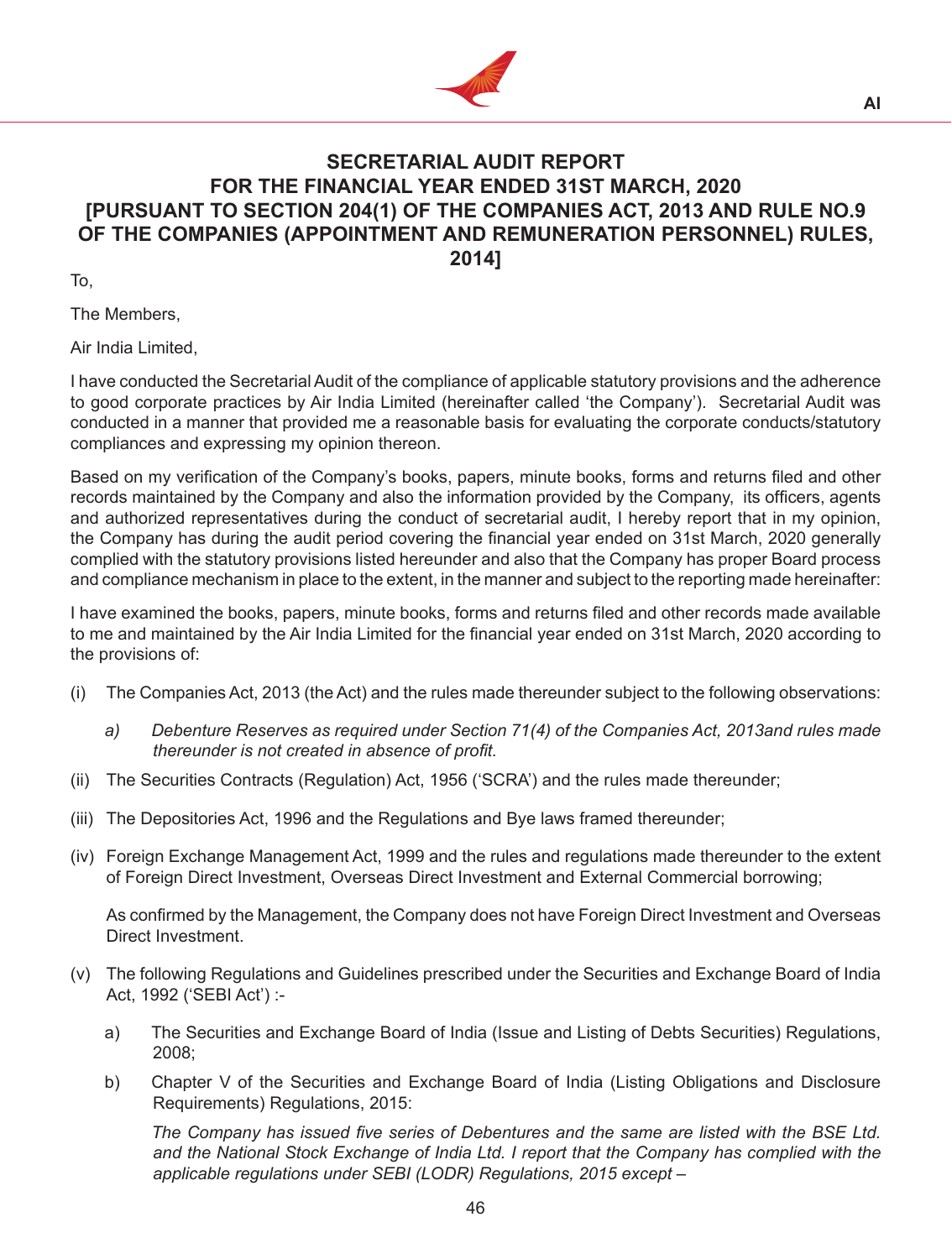

- *(i) Preparation and submission of un-audited / audited financial results to stock exchanges on half yearly basis in specified format and publication of the same in newspapers;*
- *(ii) Submission of a certificate from Debenture Trustee as required under Regulation 52(5)*

 I report that during the year under review there was no action/event in pursuance of –

- a) The Securities and Exchange Board of India (Issue of Capital and Disclosure Requirements) Regulations, 2009;
- b) The Securities and Exchange Board of India (Substantial Acquisition of Shares and Takeovers) Regulations, 2011;
- c) The Securities and Exchange Board of India (Delisting of Equity Shares) Regulations, 2009;
- d) The Securities and Exchange Board of India (Buy-back of Securities) Regulations, 1998; and
- e) The Securities and Exchange Board of India (Employees Stock Option Scheme and employees Stock Purchase Scheme) Guidelines, 1999 and/or SEBI (Share Based Employee Benefits) Regulations, 2014;
- f) The Securities and Exchange Board of India (Prohibition of Insider Trading) Regulations, 2009; and
- g) The Securities and Exchange Board of India (Registrar to an Issue and Share Transfer Agents) Regulations, 1993 regarding the Companies Act and dealing with the client.
- (VI) Following are the Acts / Guidelines specifically applicable to the Company:
	- Aircraft Act, 1934
	- Carriage by Air Act,1972
	- Tokyo Convention Act,1975
	- Anti-Hijacking Act, 1982
	- Suppression of Unlawful Acts against Safety of Civil Aviation Act, 1982
	- Civil Aviation Requirements issued by Director General of Civil Aviation (DGCA)

 Based on the explanation given and representation made by the management, I report that Director General of Civil Aviation (DGCA) has issued Civil Aviation Requirements under Section 4 of the Aircraft Act, 1934 read with Rule 133A of Aircraft Rules, 1937 and the Company is required to comply with such requirements under DGCA check systems. While the broad principles of law are contained in the Aircraft Rules, 1937, Civil Aviation Requirements are issued to specify the detailed requirements and compliance procedure.

 As per explanation and representation made by the management, DGCA has issued a circular dated 21.12.2011 in connection with regulatory audit policy and programme, under which regulatory audits are being carried out with an aim to ascertain the internal control of the organisation in its activities and to ensure compliance of regulatory requirements. It is explained by the Company that the regulatory audit of the Company is done by the audit team of DGCA as per the audit programme and audit procedure as prescribed under regulatory audit policy of DGCA. The Joint Director General of Civil Aviation nominated by the DGCA is responsible for all regulatory audits and inspections and is normally the Convening Authority.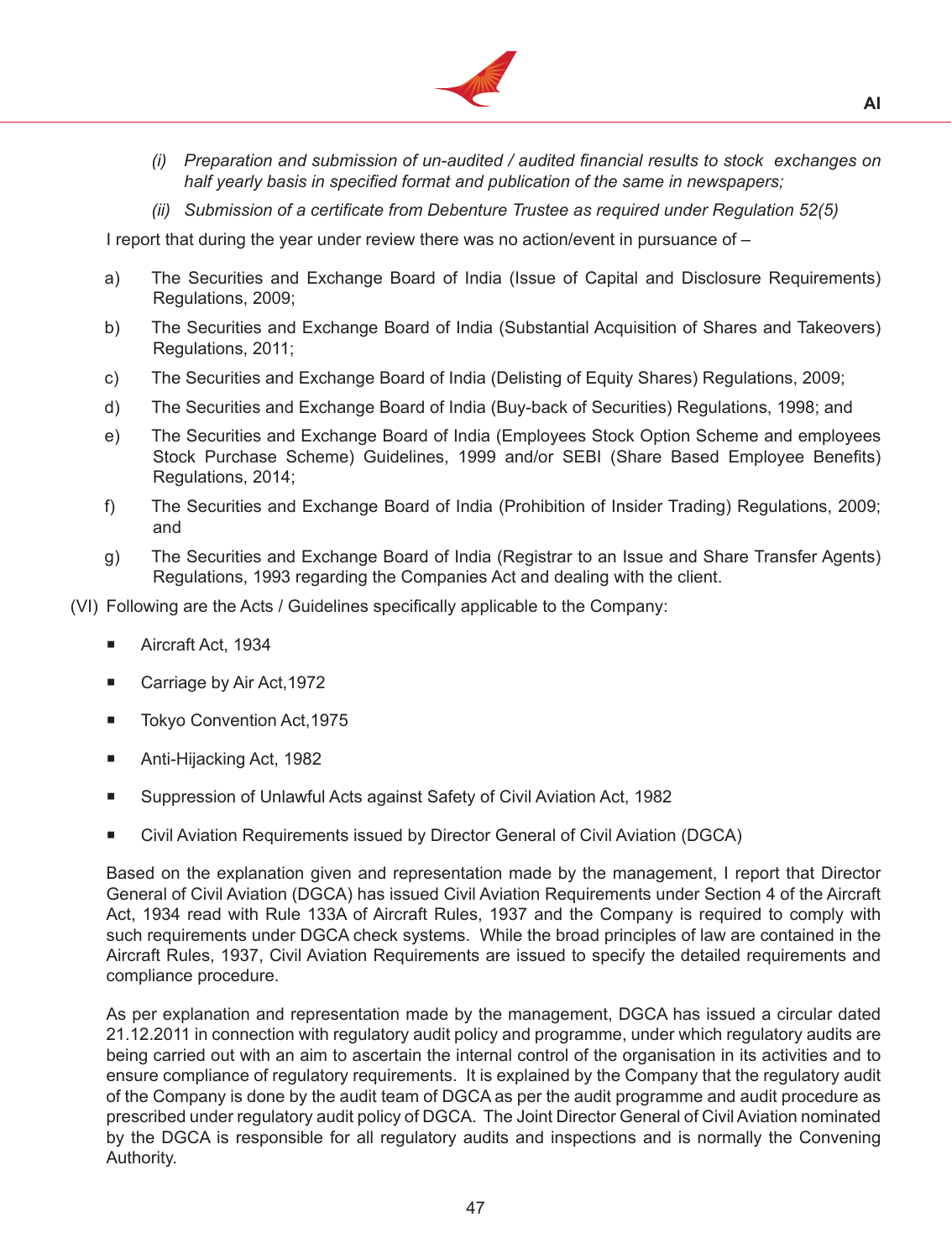

 Regulatory Audits are conducted for the grant of approvals for Initial Certification, Additional Approval, Routine Conformance and Special Purpose Audit pursuant to the Aircraft Act,1934. The DGCA or any other officer specially empowered in his behalf by the Central Government performs the safety oversight functions in respect of matters specified in this Act or the Rules made thereunder.

 I further report that based on the information, explanation and representation made by the management, the Company is generally regular in compliance of the aforesaid laws and the compliance by the Company of such aviation laws being the subject of review by DGCAand other designated professionals/ authorities, I have not reviewed the same in this audit.

 I have also examined compliance with the applicable clauses of the following:

- a) Secretarial Standards with regard to Meeting of the Board of Directors (SS-1) and General Meetings (SS-2) issued by the Institute of the Company Secretaries of India;
- b) Chapter V of the Securities Exchange Board of India (Listing Obligations and Disclosure Requirements) Regulations, 2015.

*The Company has issued five series of Debentures and the same are listed with the BSE Ltd. and the National Stock Exchange of India Ltd. I report that the Company has complied with the applicable regulations under SEBI (LODR) Regulations, 2015 except –*

- *(i) Preparation and submission of un-audited / audited financial results to stock exchanges on half yearly basis in specified format and publication of the same in newspapers;*
- *(ii) Submission of a certificate from Debenture Trustee as required under Regulation 52(5)*
- c) Guideline on Corporate Governance for Central Public Sector Enterprises, 2010 as issued by the Ministry of Heavy Industries and Public Enterprises, Government of India.

 I report the following observations based on the aforesaid Guidelines on Corporate Governance:

- *a) As per Clause 3.3.1 of the DPE Guidelines, the Board of Directors is required to meet atleast four times in a year and atleast once in every three months and time gap between any two meetings should not be more than 3 months. Since the last meeting of the Board was held on 30/12/2019 and no such meeting was held during the period 1st January,2020 to 31st March,2020, to this extent the provisions of Clause 3.3.1 remains non-complaint. However, as per the provisions of Section 173(1) of the Companies Act,2013 time gap between two Board Meetings can be maximum 120 days and four such meetings be held in a financial year;*
- *b) As stated in Clause 3.3.3 of the DPE guidelines, periodical review of compliance report of all laws applicable to the Company is required to be done by the Board;*
- *c) Risk management as envisaged in Clause 3.6 is required to be strengthen;*

 I report that during the year under review, the Company has complied with the provisions of the Act, Rules, Regulations, Guidelines and Standards mentioned above subject to the observations made thereunder.

I further report that –

The Board of Directors of the Company is duly constituted with proper balance of Executive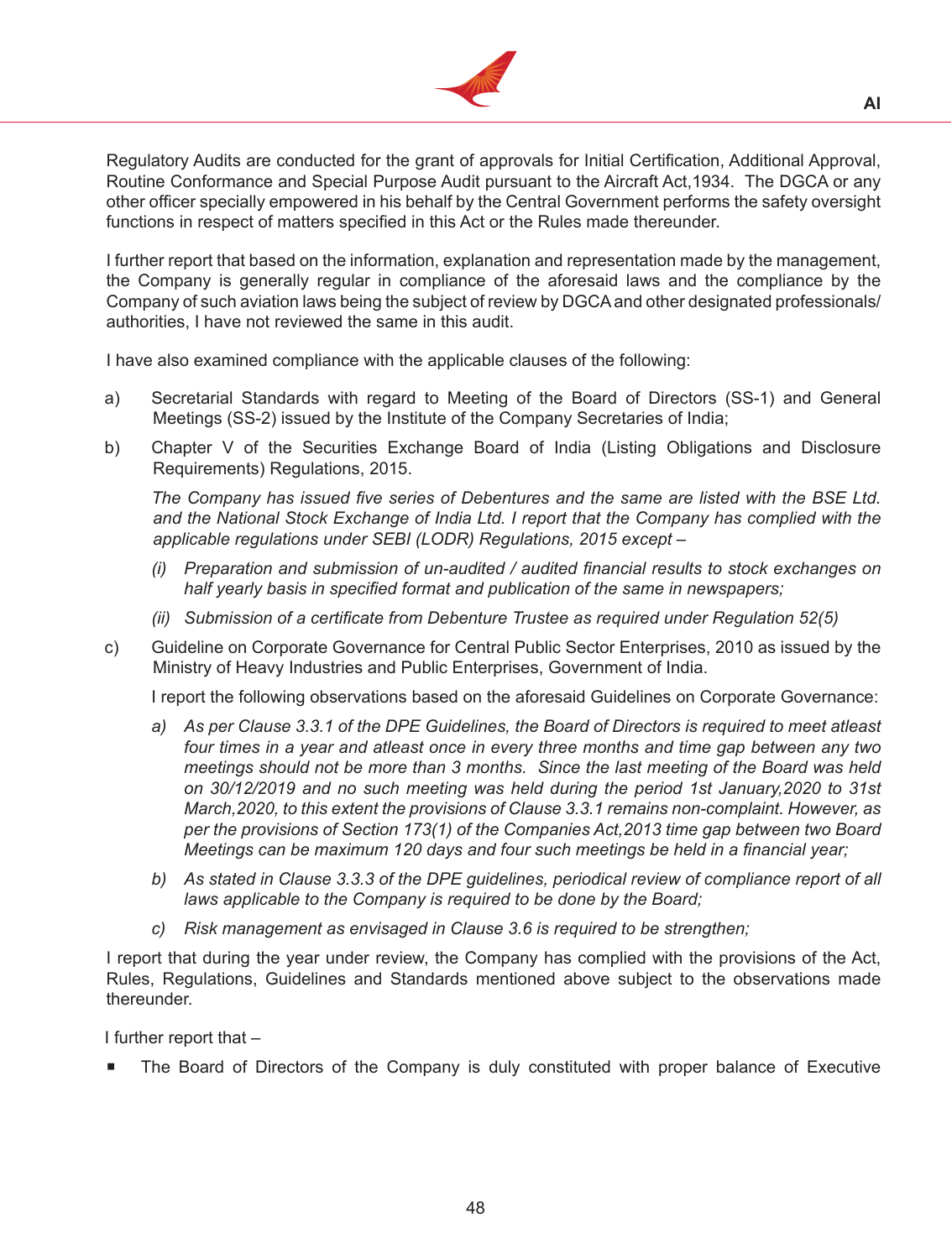

Directors, Non-Executive Directors and Independent Directors. The changes in the composition of the Board of Directors that took place during the year under review were carried out in compliance with the provisions of the Act.

- Adequate notice is given to all directors to schedule the Board Meetings, agenda and detailed proposal on agenda were sent in advance duly complying with the time limits specified and a system exists for seeking and obtaining further information and clarifications on the agenda items before the meeting and for meaningful participation at the meeting.
- As per the minutes of the meeting duly recorded and signed by the chairman, the decisions of the Board were unanimous.

 I further report that based on the information provided by the Company, in my opinion adequate systems and processes and control mechanism exists commensurate with the size and operation of the Company to monitor and ensure compliance with applicable general laws, rules, regulations and guidelines. However, compliance management system needs further strengthening by taking the following actions:

- a) To designate a senior employee as Compliance Officer;
- b) To establish and maintain effective co-ordination of functional units with compliance officer;
- c) Present quarterly compliance report to the Board.
- d) Maintain a compliance check list and establish mechanism to detect the non-compliance.
- e) Maintain a register of complaints/show cause notices received from various authorities.
- f) Place before the Board details of legal cases filed by and against the Company and its status.

 I further report that the compliance by the Company of applicable financial laws like direct and indirect tax laws has not been reviewed in this audit since the same has been subject to review by statutory financial audit and other designated professionals.

 I further report that during the audit period, there was no other specific event/action in pursuance of the above referred laws, rules, regulations, standards, guidelines, etc. referred to above, having major bearing on the Company's affairs.

Sd/-

**(U.C. SHUKLA)** COMPANY SECRETARY UDIN: F002727B002531396 Place: Mumbai FCS: 2727/CP: 1654

Date: 27 January 2021

Note: This report is to be read with my letter of even date which is annexed as 'ANNEXURE A' and forms an integral part of this report.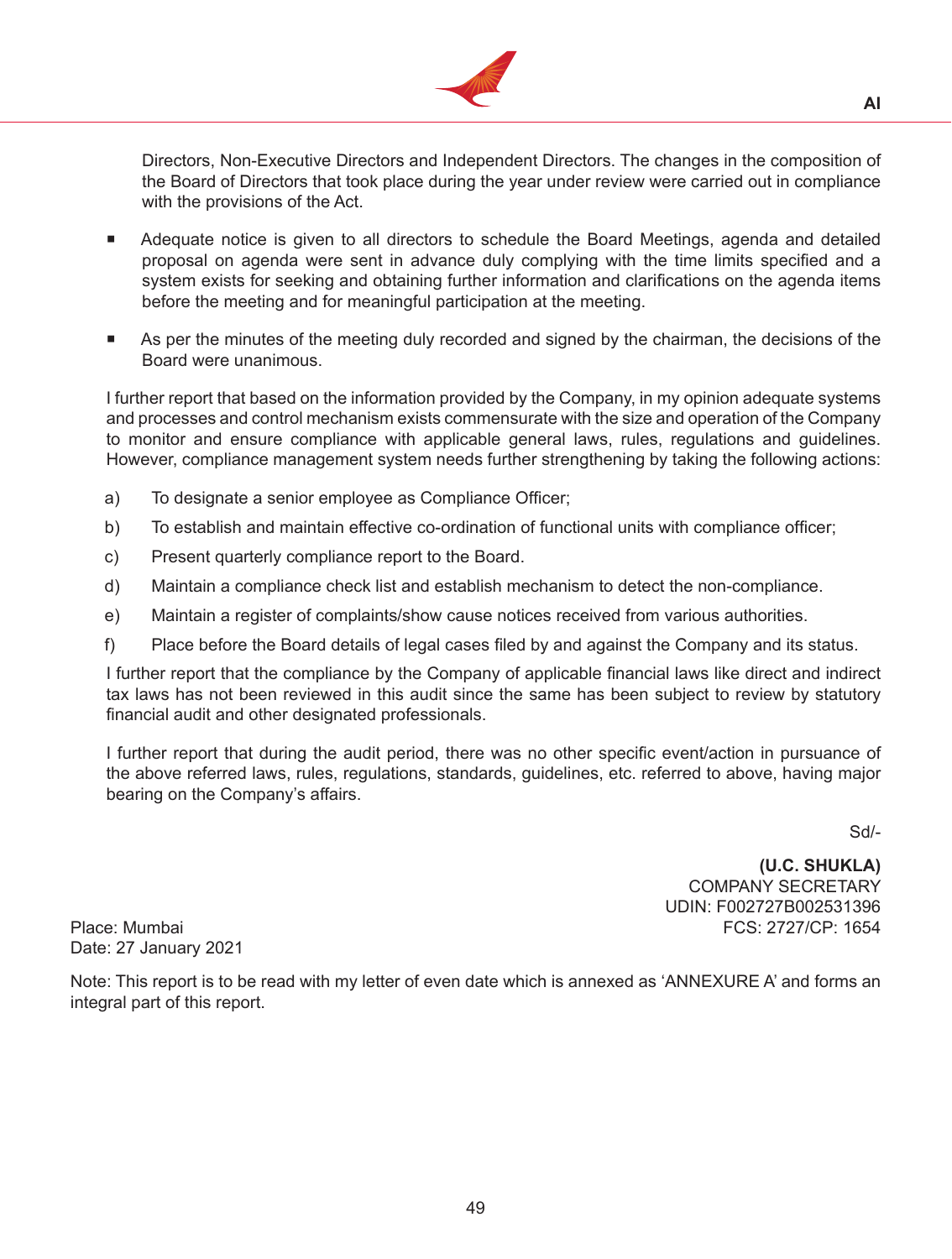

# **ANNEXURE A**

To, The Members Air India Limited Airlines House, 113, Gurudwara Rakabganj Road New Delhi 110 001

My report of even date is to be read with this letter.

- 1. Maintenance of secretarial record is the responsibility of the management of the Corporation. My responsibility is to express an opinion on these secretarial records based on my audit.
- 2. I have followed the audit practices and processes as were appropriate to obtain reasonable assurance about the correctness of the contents of the secretarial records. The verification was done on the test basis to ensure that correct facts are reflected in secretarial records. I believe that the process and practices, I followed, provide reasonable basis for my opinion.
- 3. I have not verified the correctness and appropriateness of financial records and books of accounts of the Corporation.
- 4. Wherever required, I have obtained the management representation about the compliance of the laws, rules and regulations and happening of events etc.
- 5. The compliance of the provisions of corporate and other applicable laws, rules, regulations and standards is the responsibility of the management. My examination was limited to the verification of procedure on test basis.
- 6. The secretarial audit report is neither an assurance as to future viability of the Corporation nor of the efficacy or effectiveness with which the management has conducted the affairs of the Corporation.

Sd/-

 **(U.C. SHUKLA)** Place: Mumbai COMPANY SECRETARY Date: 27 January 2021 FCS: 2727/ CP: 1654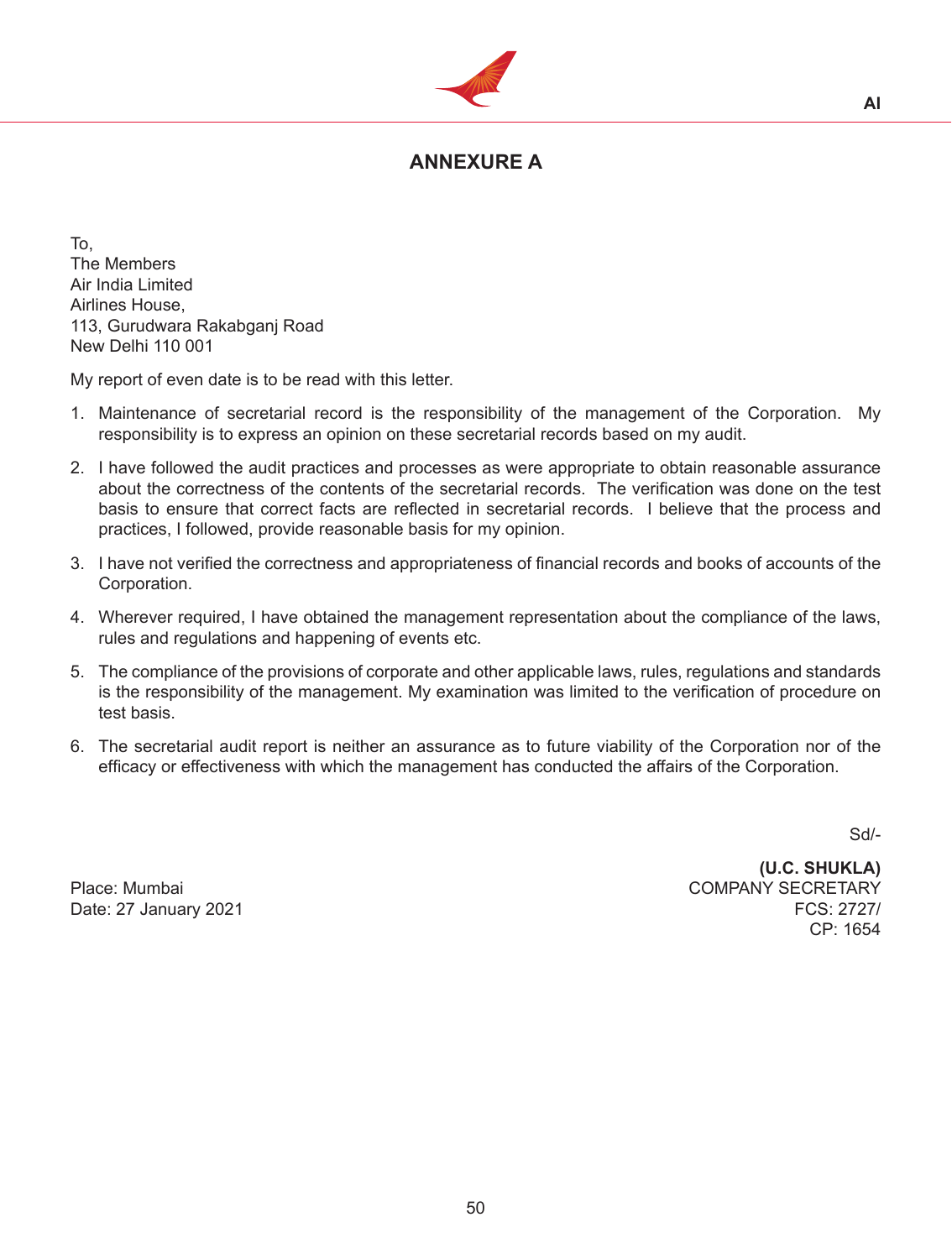

**AI**

# **MANAGEMENT'S REPLY ON THE OBSERVATIONS CONTAINED IN THE SECRETARIAL AUDIT REPORT**

# **(I) Debenture Reserve**

 Debenture Reserve as required under Section 71(4) of the Companies Act, 2013 and rules made thereunder is not created in absence of profit.

# **Management's Comments**

 Debenture Redemption Reserve, as required under Section 71(4) of the Companies Act, 2013, has not been created in view of the absence of any profit earned by the Company.

# **(II) Compliance with SEBI (LODR) Regulations, 2015**

 The Company has issued five series of Debentures and the same are listed with the BSE Ltd. and the National Stock Exchange of India Ltd. I report that the Company has complied with the applicable regulations under SEBI (LODR) Regulations, 2015 except –

- (i) Preparation and submission of un-audited / audited financial results to stock exchanges on half yearly basis in specified format and publication of the same in newspapers;
- (ii) Submission of a certificate from Debenture Trustee as required under Regulation 52(5).

# **Management's Comments**

Noted.

 The Company has complied with the applicable regulations under SEBI (LODR) Regulations, 2015 except for submission of financial results to stock exchanges on half yearly basis and publication of the same in newspapers and submission of certificate from Debenture Trustee as mentioned in points (i) & (ii) above. Though the half yearly accounts as on 30 September 2019, are not submitted, the compliances under this Regulation, for the accounts as on 31 March 2020 would be adhered to. In addition, efforts are being made to comply with all the Regulations under SEBI (LODR) Regulations, 2015.

# **(III) Guidelines on Corporate Governance**

- (a) As per Clause 3.3.1 of the DPE Guidelines, the Board of Directors is required to meet at least four times in a year and at least once in every three months and time gap between any two meetings should not be more than 3 months. Since the last meeting of the Board was held on 30/12/2019 and no such meeting was held during the period 1st January,2020 to 31st March,2020, to this extent the provisions of Clause 3.3.1 remains non-complaint. However, as per the provisions of Section 173(1) of the Companies Act,2013 time gap between two Board Meetings can be maximum 120 days and four such meetings be held in a financial year;
- (b) As stated in Clause 3.3.3 of the DPE guidelines, periodical review of compliance report of all laws applicable to the Company is required to be done by the Board;
- (c) Risk management as envisaged in Clause 3.6 is required to be strengthen;

# **Management's Comments**

(a) The Board Meeting was scheduled on 30 March 2020, however, due to the lockdown situation